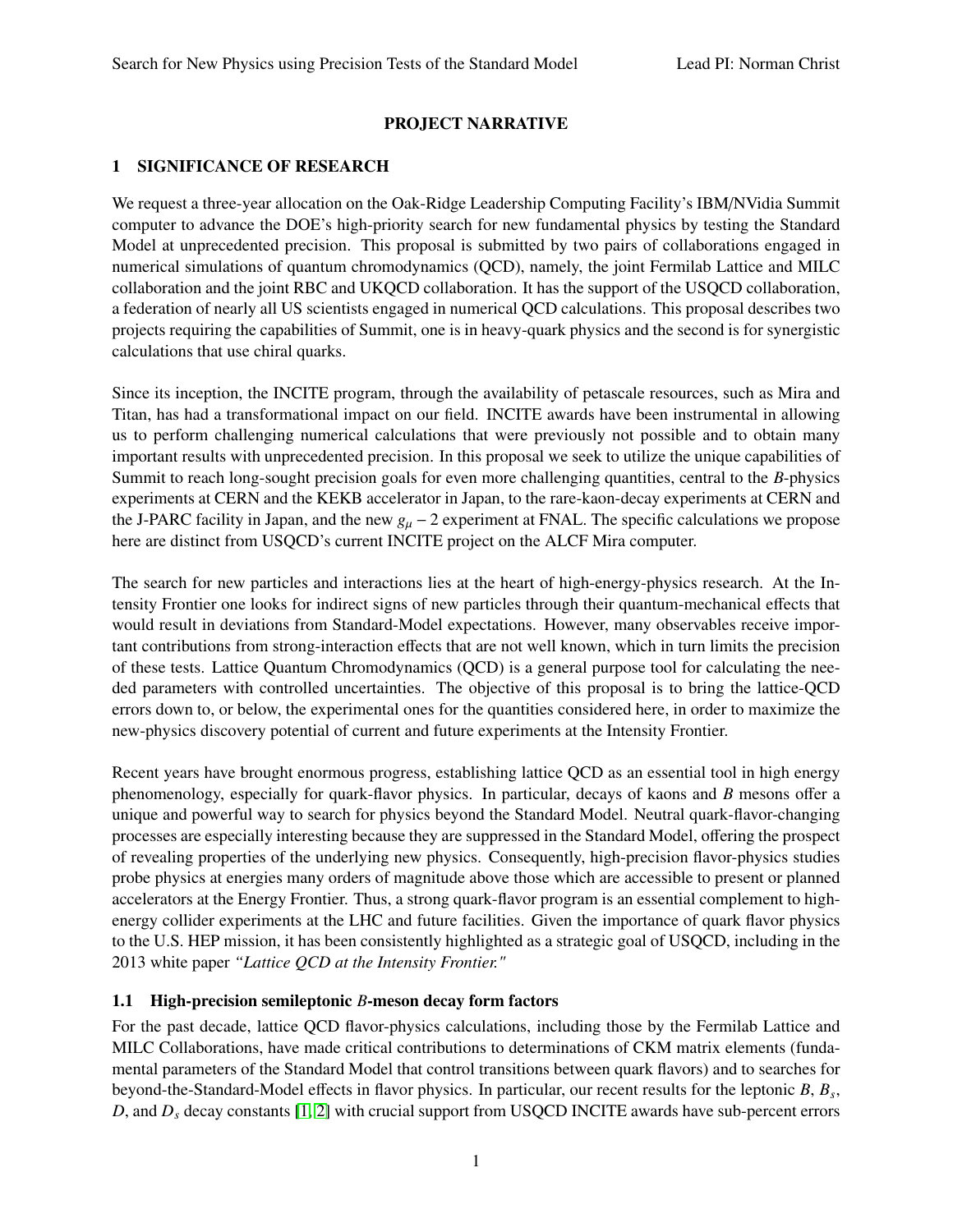<span id="page-1-0"></span>

Figure 1. *(left)* Partial branching fraction for the decay  $B \to \pi \ell \nu$ . The lattice-only fit result (cyan band) comes from our prior calculation of  $f_+(q^2)$  [\[5\]](#page-15-2) and the combined-fit result (red band) comes from fitting the experimental data together with the lattice form factor, leaving  $|V_{ub}|$  as an unknown parameter to match the two results. *(right)* Standard-Model partially-integrated branching ratio for  $B^+ \to K^+ \mu^+ \mu^-$  decay using our prior calculation of the form factors [\[12,](#page-15-3) [5,](#page-15-2) [11\]](#page-15-4), compared with expe- $\frac{1}{2}$  in the proportion of the state contribution of the vide  $q^2$  bins above and below the charmonium resonances.

and are 3 to 10 times more precise than any previous lattice-QCD calculation. Indeed, these parameters are now so well known that QCD theory is a subdominant source of error in the corresponding CKM matrix element determinations. Additionally, further reductions of the QCD theory errors will not improve the Standard-Model predictions of the corresponding leptonic decay rates without also including electromagnetic effects. In this sense, our results for the decay constants are the definitive QCD-only calculations.

The goal of the calculations proposed here is to bring the QCD-theory uncertainties on the semileptonic *B*-meson decay form factors to a similar precision level. Our previous calculations of these parameters, when combined with experimental measurements of the corresponding differential decay rates, yield the most precise determinations of the associated CKM matrix elements, |*Vcb*| [\[3,](#page-15-7) [4\]](#page-15-8) and |*Vub*| [\[5\]](#page-15-2), which control transitions between charm and bottom quarks and between up and bottom quarks, respectively. For example, the total error on  $|V_{ub}|$  is 3.8%, of which the lattice QCD form factors contribute about 3% and the experimental average [\[6,](#page-15-9) [7,](#page-15-10) [8,](#page-15-11) [9,](#page-15-12) [10\]](#page-15-13) contributes 2.5% respectively.

Other recent highlights from our collaboration are the complete set of semileptonic decay form factors for tree-level and rare *B*-meson decays to pions, and kaons [\[11,](#page-15-4) [12\]](#page-15-3), yielding new, interesting constraints on models of new physics [\[13\]](#page-15-14) and the complete set of the neutral  $B$  and  $B_s$  meson mixing matrix elements [\[14\]](#page-15-15), yielding the best-to-date constraints on  $|V_{td}|$ ,  $|V_{ts}|$ , and their ratio. These difficult-to-measure CKM matrix elements control transitions involving the top quark.

These results form the basis for stringent tests of CKM unitarity. Neutral *B*-meson mixing and rare semileptonic *B*-meson decays (such as  $B \to \pi \ell^+ \ell^-$ ,  $B \to K \ell^+ \ell^-$ ) are especially promising channels for new-physics searches because their rates are suppressed in the Standard Model. Indeed, the Standard-Model expectations ` ` searches because their rates are suppressed in the Standard Model. Indeed, the Standard-Model expectations for these processes, obtained with our lattice results for the corresponding form factors and mixing matrix elements, differ from experimental measurements at the  $2\sigma$  level, and point to an emerging tension between weak processes that are mediated at the loop and tree levels. Tests of lepton-flavor universality using semi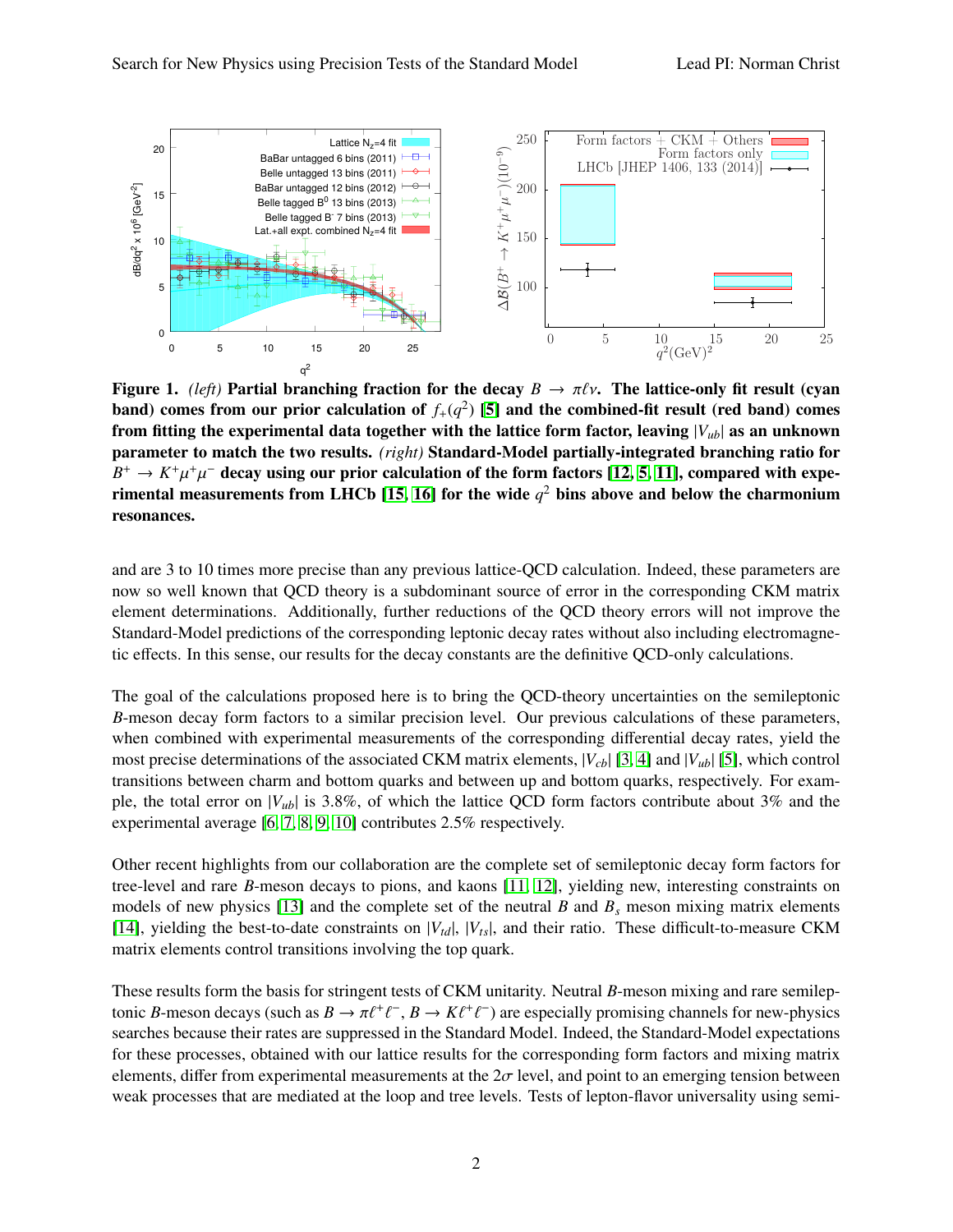leptonic *B*-meson decays have recently become very interesting, with the observation of several significant tensions involving both rare  $b \rightarrow s$  and tree-level  $b \rightarrow c$  transitions [\[17,](#page-15-16) [18,](#page-15-17) [19,](#page-15-18) [20,](#page-15-19) [21,](#page-16-0) [22,](#page-16-1) [23\]](#page-16-2). Here, our form factor results have been used to sharpen the Standard-Model expectations [\[3,](#page-15-7) [13,](#page-15-14) [24\]](#page-16-3).

Figure [1](#page-1-0) shows two examples from our prior calculations that indicate the need for additional precision. On the left, we plot the partial branching fraction for the decay  $B \to \pi \ell \nu$ . The cyan band shows that the errors in our lattice-QCD calculation are large at small  $q^2$ , but small at large  $q^2$ . The experimental results have the opposite characteristic. We determine  $|V_{ub}|$  by matching the lattice result to experiment. A combined fit to both theory and experiment is shown in red and has smaller errors at all  $q^2$ . It is important to reduce the theory errors to keep pace with experimental improvements. On the right, we show results for the rare decay  $B \to K \ell^+ \ell^-$ . There is a tension between our Standard-Model prediction from lattice QCD and the experimental measurements. Here it is crucial to reduce the theory errors to see if this difference is the experimental measurements. Here it is crucial to reduce the theory errors to see if this difference is statistically significant, which would be evidence of beyond-the-Standard-Model physics.

A wealth of experimental data already exists and more will become available in the coming years yielding improved measurements. The Belle II experiment has started running and expects to collect data sets that are 50–100 times larger than what was obtained by the Belle experiment [\[25\]](#page-16-4). For example, Belle II measurements of the semileptonic  $B \to \pi \ell \nu$  differential distributions could yield a determination of  $|V_{ub}|$  at close to 1% uncertainty [\[26\]](#page-16-5), but only if there are commensurate improvements in the accuracy of the corresponding lattice QCD form factors. Similarly, it is expected that the LHC luminosity and detector upgrades will yield improved measurements at LHCb [\[27\]](#page-16-6) with, again, significant reductions in the experimental uncertainties.

## 1.2 Second-order weak processes

Rare phenomena which can occur only at second order in the weak interactions as described by the Standard Model provide important opportunities to discover new phenomena that lie outside the Standard Model. Current mysteries such as dark matter, the absence of strong CP violation, the relatively large size of the baryon density in the Universe and the small value of the mass of the Higgs boson all point to limitations of the Standard Model and provide strong motivation to search for physics beyond it. However, for these rare processes to be used in such a search, the predictions of the Standard Model for these processes must be known. Here we propose to study two such phenomena: the mass difference, ∆*M<sup>K</sup>* between the long- and short-lived neutral *K* mesons and the decay rate for the rare  $K^+ \to \pi^+ \nu \bar{\nu}$  decay.

The kaon mass difference arises from a process which changes strangeness by two units and hence in the Standard Model is a very small second-order effect. It was first measured in the 1950's and is now accurately known:  $\Delta M_K$  = 3.483(6) × 10<sup>12</sup> MeV. This is the smallest particle mass difference ever measured and because of its small size is exquisitely sensitive to physics at very high energies. At 10% precision, ∆*M<sup>K</sup>* is sensitive to physics at an energy scale as high as  $10^4$  TeV. The major Standard Model contribution to  $\Delta M_K$  comes from the charm energy scale, somewhat too low an energy to be computed reliably using QCD perturbation theory. In fact a NNLO calculation by Brod and Gorbahn [\[28\]](#page-16-7) found that the NNLO contributions are 36% of the leading and next-leading result, explicitly indicating the difficulty of using perturbation theory.

There is another important quantity, closely related to  $\Delta M_K$ , which is not included in this proposal because its calculation is not yet sufficiently mature. This is the long-distance contribution to the indirect CP violation parameter  $\epsilon_K$ . Related to the imaginary part of the  $K_L - K_S$  mixing matrix, this long-distance contribution is needed if the Standard Model prediction is to be compared with the measured value of  $\epsilon_K$  at a precision of  $\leq 1\%$ . We hope to be able to include a calculation of this quantity in the later years of this proposal.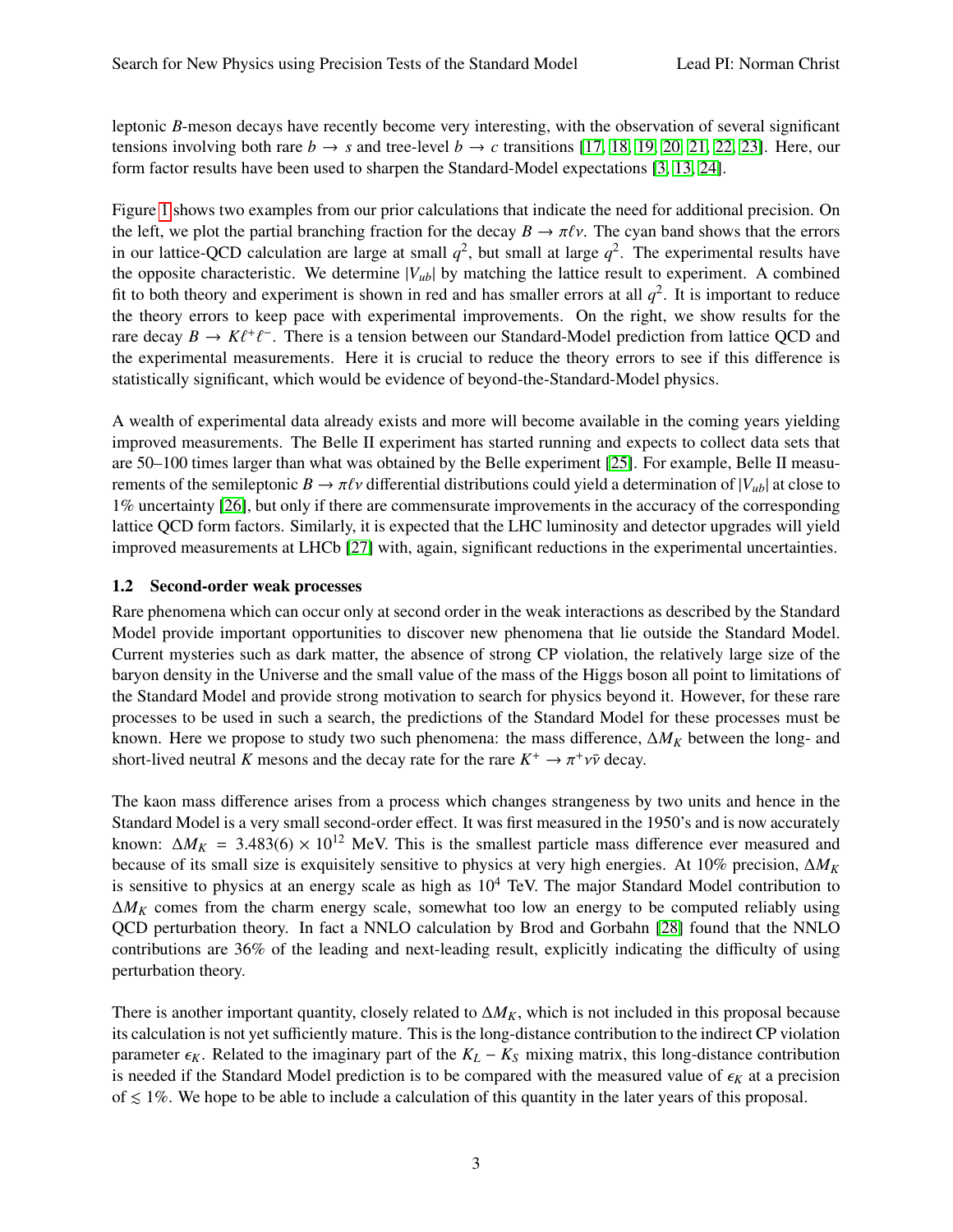A second quantity that provides a highly sensitive test of the Standard Model is the decay rate for the rare process  $K^+ \to \pi^+ \nu \bar{\nu}$ . This is a forbidden "strangeness-changing neutral current" process and can occur in the Standard Model only in second order. This decay is suppressed by at least a factor of  $10^{-10}$ . A  $10\%$ the Standard Model only in second order. This decay is suppressed by at least a factor of  $10^{-10}$ . A  $10\%$ accurate measurement of this process is now the goal of the NA62 experiment at CERN. This rare kaon process was selected as the major goal of this experiment because this decay is dominated by the top quark and other short-distance effects and is expected to be computed accurately using QCD perturbation theory. However, there is a  $\approx$  5% contribution that comes from energies near the scale of the charm-quark mass where QCD perturbation theory may not be reliable.

Just as in the case of  $\Delta M_K$ , lattice QCD can be used to compute the contributions coming from the energy scale of the charm-quark mass to this process, here identified as "long-distance" effects because of the uncertainty in using QCD perturbation theory to determine them. A reliable lattice QCD calculation of these long-distance contributions will both provide important backup for the 5% phenomenological estimate and explicit motivation for a follow-on version of the NA62 experiment to measure this decay to greater precision.

The method to compute such second-order effects using lattice QCD was invented by RBC/UKQCD [\[29\]](#page-16-8). While this approach is beginning to be used for other second-order processes by other groups, ours is the only group at present which is studying  $\Delta M_K$  and  $K^+ \to \pi^+ \nu \bar{\nu}$  [\[30,](#page-16-9) [31,](#page-16-10) [32,](#page-16-11) [33\]](#page-16-12). Because the presence of the charm quark requires a small lattice specing while working at physical light quark masses requires a larg charm quark requires a small lattice spacing while working at physical light quark masses requires a large physical volume, these are difficult calculations which are now being undertaken under Incite using Mira. The first, physical mass calculations of ∆*M<sup>K</sup>* were begun in the final year of the 2014-2016 USQCD Incite proposal LatticeQCD\_2 and have continued during the first two years of the follow-on 2017-2019 Incite proposal LatticeQCD\_3. So far 126 configurations have been measured. During 2018 this calculation was extended to include  $K^+ \to \pi^+ \nu \bar{\nu}$  and four configurations have been measured. These first calculations are<br>heing performed on a 64<sup>3</sup> × 128 ensemble with an inverse lattice spacing  $1/a = 2.38$  GeV. We expect both being performed on a  $64^3 \times 128$  ensemble with an inverse lattice spacing  $1/a = 2.38$  GeV. We expect both of these calculations to be completed in the final year (2019) of this project on Mira.

The current Summit proposal builds on this work by increasing 1/*<sup>a</sup>* to 2.774 GeV. Comparing the results at these two values of the lattice spacing will provide an estimate of the size of the finite lattice spacing errors and allow an extrapolation to the continuum limit. With this information a complete estimate of systematic errors for both of these calculations will be possible.

### 1.3 The anomalous moment of the muon

The creation of this new ensemble with dynamical chiral quarks and small lattice spacing will make possible the calculation of the contributions of the strongly interacting quarks and gluons to the anomalous magnetic moment of the muon (referred to below as  $g_{\mu}$  – 2), reducing the systematic error in the result to below 1%. The accurate determination of this quantity within the Standard Model has been a critical goal of particle physics since the E821 experiment [\[34\]](#page-16-13) reported an experimental measurement differing by more than 3 standard deviations from the Standard Model prediction. A more accurate Standard-Model prediction for this quantity is now even more urgent because a new high-profile experiment is being performed at Fermilab, E989, which expects to reduce the experimental error by a factor of four. A very different experiment E34, expected to have different systematic errors, is being undertaken at J-PARC.

In this proposal we focus on the contribution of the order  $\alpha_{\text{EM}}^2$  hadronic vacuum polarization (HVP) contri-<br>bution to  $a = 2$ . A recent lattice OCD calculation of this strong interaction contribution [35] using chir bution to  $g_{\mu}$  − 2. A recent lattice QCD calculation of this strong interaction contribution [\[35\]](#page-16-14) using chiral quarks has a total error of 3%, an error which will be reduced to the 1% level by the end of the year. In order to reduce the error in this calculation below 1% a more accurate continuum extrapolation is required, an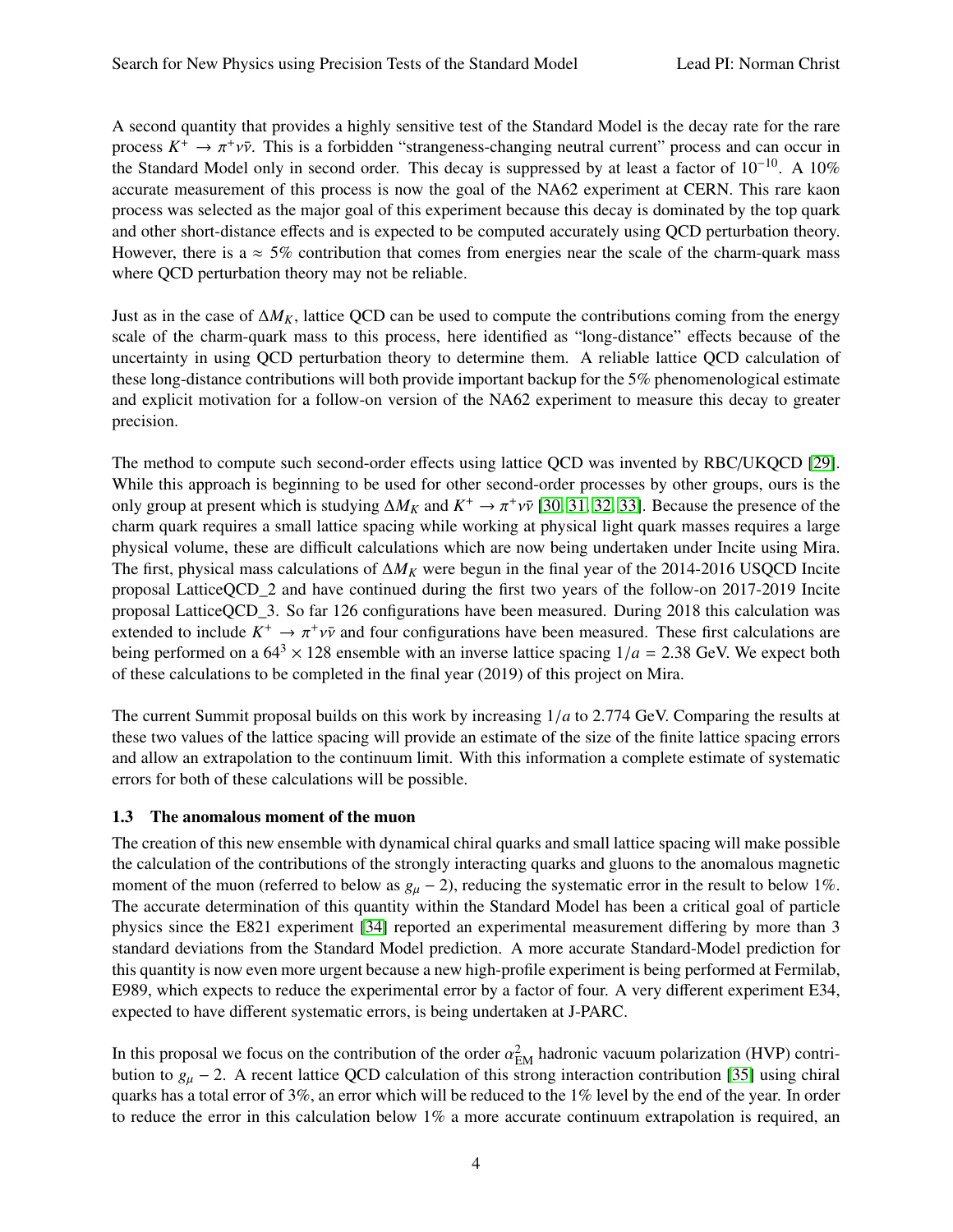objective of this proposal. (On this scale the current experimental error is 0.9%.) Because of the importance of the Standard Model prediction of *<sup>g</sup>*µ <sup>−</sup>2, many calculations using experimental data or lattice QCD calculations (or both in the case of Ref. [\[35\]](#page-16-14)) are underway. However, the RBC/UKQCD collaboration is the only group exploiting a chiral fermion formulation which allows efficient calculation of the long-distance contribution, a major source of systematic error. This long-distance contribution can be accurately determined by a direct calculation multi-pion intermediate states [\[35\]](#page-16-14). The contribution of these light physical pions can be easily identified and accurately determined using chiral fermions.

The calculation of  $g_{\mu}$  − 2 within lattice QCD has been a long term goal of RBC/UKQCD, and we have received four ALCC proposal supporting this work: HadronicLight\_1 (starting in 2015) through HadronicLight\_4 (starting in 2018). These ALCC projects have focused on calculating the contribution of hadronic light-by-light scattering to  $g_{\mu}$  – 2, although the more recent proposals have included an HVP component. The current proposal builds upon those, moving to a smaller lattice spacing and larger lattice volume.

### 1.4 Other opportunities

While not the physics focus of this proposal, it is important to recognize that the ensemble of  $96<sup>3</sup> \times 192$  gauge configuration generated as part of this proposal will have great value for several calculations carried out by our collaboration and by many others for at least the next ten years. This will be an ensemble generated with chiral quarks at the smallest lattice spacing yet studied. With earlier  $48^3 \times 96$ ,  $1/a = 1.73$  GeV and  $64^3 \times 128$ ,  $1/a = 2.38$  GeV ensembles this will be the third ensemble with the same action and physical quark masses but smaller lattice spacing. In fact, part of this proposal is the measurement of standard quantities involving the light, strange and charm quark. These calculations are needed to characterize this new ensemble properly. When combined with earlier results at larger lattice spacing, these results will further improve the accuracy of many important quantities such as  $f_{\pi}$ ,  $f_K$ ,  $f_D$ ,  $f_{D_s}$  and  $B_K$ , to name a few.

### <span id="page-4-0"></span>2 RESEARCH OBJECTIVES AND MILESTONES

#### 2.1 Objectives and milestones of the heavy-quark-physics program

Here we propose to calculate in lattice QCD the complete set of decay form factors for tree-level and rare  $B \to \pi$ ,  $B_s \to K$ , and  $B \to K$ ,  $B \to D$ ,  $B_s \to D_s$ , and  $B \to D^*$  transitions, as well as for the tree-level<br> $D \to K$ ,  $D \to \pi$  and  $D \to K$  transitions. Our uncertainties in the form factors for *B*-meson decays will be  $D \to K$ ,  $D \to \pi$ , and  $D_s \to K$  transitions. Our uncertainties in the form factors for *B*-meson decays will be at the 1% level and the sub-percent level for *D*-meson decays.

The form factors encode the nonperturbative QCD contributions to weak semileptonic decays, and are obtained from hadronic matrix elements of the relevant charged or neutral weak current. Using the  $B \to \pi$  process as an example, we have:

$$
\langle \pi | V^{\mu} | B \rangle = f_{+}(q^{2}) \left[ p_{B}^{\mu} + p_{\pi}^{\mu} - \frac{M_{B}^{2} - M_{\pi}^{2}}{q^{2}} q^{\mu} \right] + f_{0}(q^{2}) \frac{M_{B}^{2} - M_{\pi}^{2}}{q^{2}} q^{\mu}
$$
\n
$$
\langle \pi | S | B \rangle = \frac{M_{B}^{2} - M_{\pi}^{2}}{m_{b} - m_{u}} f_{0}(q^{2})
$$
\n
$$
\langle \pi | T^{\mu \nu} | B \rangle = 2 \frac{p_{B}^{\mu} p_{\pi}^{\nu} - p_{B}^{\nu} p_{\pi}^{\mu}}{M_{B} + M_{\pi}} f_{T}(q^{2}).
$$
\n(1)

where  $V^{\mu}$ , *S*, and  $T^{\mu\nu}$  are the vector, scalar, and tensor *b*  $\rightarrow u(d)$  currents and  $q \equiv p_B - p_{\pi}$ . There are three independent form factors, the vector  $(f_{\mu})$  coaler  $(f_{\mu})$  and tensor  $(f_{\mu})$ independent form factors: the vector  $(f<sub>+</sub>)$ , scalar  $(f<sub>0</sub>)$ , and tensor  $(f<sub>T</sub>)$ .

In the Standard Model, tree-level semileptonic decays such as  $B \to \pi \ell \nu_\ell$  ( $\ell = e, \mu, \tau$ ) are mediated by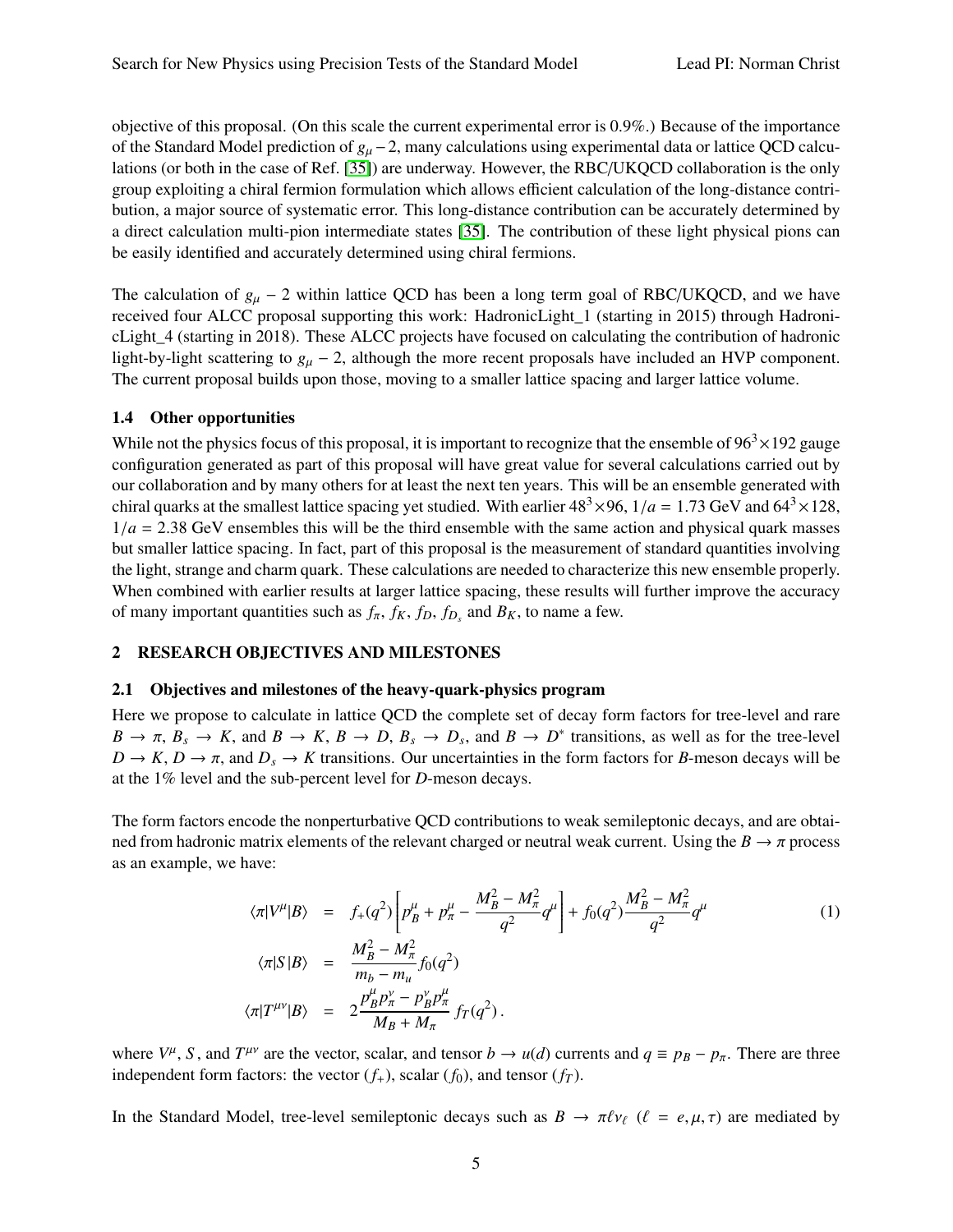<span id="page-5-0"></span>Table 1. HISQ gauge-configuration ensembles with strange and charm quark masses set at close to their physical values. The first column gives the lattice spacing for which we were aiming, which could only be determined after the lattices were created. The second column gives the ratio of the simulation mass of the light quark to the physical mass of the strange quark, the third, the lattice dimensions, the fourth, the product of the Goldstone pion mass and the spatial extent of the lattice, and the fifth, the Goldstone pion mass in MeV. The sixth column gives the number of equilibrated gauge configurations as of June 2018. Generation of the  $a \approx 0.042$  fm physical-mass and  $a \approx 0.03$  fm ensembles is still in progress.

| $\approx a$ (fm) | $m_l/m_s$ | $N_s^3 \times N_t$           | $M_{\pi}L$ | $M_{\pi}$ (MeV) | N <sub>lattices</sub> |
|------------------|-----------|------------------------------|------------|-----------------|-----------------------|
| 0.15             | 1/5       | $\overline{16^3} \times 48$  | 3.78       | 306.9(5)        | 9947                  |
| 0.15             | 1/10      | $24^3 \times 48$             | 3.99       | 214.5(2)        | 1000                  |
| 0.15             | 1/27      | $32^3 \times 48$             | 3.30       | 131.0(1)        | 1902                  |
| 0.12             | 1/5       | $24^3 \times 64$             | 4.54       | 305.3(4)        | 1040                  |
| 0.12             | 1/10      | $24^3 \times 64$             | 3.22       | 218.1(4)        | 1020                  |
| 0.12             | 1/10      | $32^{3} \times 64$           | 4.29       | 216.9(2)        | 1000                  |
| 0.12             | 1/10      | $40^{3} \times 64$           | 5.36       | 217.0(2)        | 1028                  |
| 0.12             | 1/27      | $48^{3} \times 64$           | 3.88       | 131.7(1)        | 1000                  |
| 0.09             | 1/5       | $32^3 \times 96$             | 4.50       | 312.7(6)        | 1011                  |
| 0.09             | 1/10      | $48^3 \times 96$             | 4.71       | 220.3(2)        | 1000                  |
| 0.09             | 1/27      | $64^3 \times 96$             | 3.66       | 128.2(1)        | 1556                  |
| 0.06             | 1/5       | $\overline{48^3} \times 144$ | 4.51       | 319.3(5)        | 1016                  |
| 0.06             | 1/10      | $64^3 \times 144$            | 4.30       | 229.2(4)        | 1246                  |
| 0.06             | 1/27      | $96^3 \times 192$            | 3.69       | 135.5(2)        | 1003                  |
| 0.042            | 1/5       | $\overline{6}4^3 \times 192$ | 4.35       | 309.3(9)        | 1167                  |
| 0.042            | 1/27      | $144^3 \times 288$           | 4.17       | 134.2(2)        | 455                   |
| 0.03             | 1/5       | $96^3 \times 288$            | 4.84       | 308.7(1.2)      | 837                   |

the charged current interaction, and the resulting differential decay rate depends upon both the vector and scalar form factors. For decays to light charged leptons ( $\ell = e, \mu$ ), the contribution from the scalar form factor is suppressed by  $m_\ell^2$  and hence negligibly small. In contrast, the scalar form-factor contribution to decays into  $\tau$  leptons is numerically significant. Lattice-QCD calculations of of the form factors for tree-<br>level decays  $B \to \pi \ell v$ ,  $B \to K \ell v$ ,  $B \to D \ell v$ ,  $D \to \pi \ell v$ , and  $D \to K \ell v$  enable determinations level decays  $B \to \pi \ell \nu_{\ell}, B_s \to K \ell \nu_{\ell}, B_{(s)} \to D_{(s)} \ell \nu_{\ell}, D \to \pi \ell \nu_{\ell}$ , and  $D \to K \ell \nu_{\ell}$  enable determinations of the CKM elements  $|V_{ub}|$ ,  $|V_{cb}|$ ,  $|V_{cd}|$ , and  $|V_{cs}|$ , from experimental measurements of the corresponding differential decay rates.

Semileptonic flavor-changing neutral-current decays such as  $B \to \pi \ell \ell$  and  $B \to K \ell \ell$  also receive contributions from the tensor form factor,  $f_T$ . Beyond the Standard Model, the same three form factors  $f_+$ ,  $f_0$ , and *f<sup>T</sup>* still suffice to describe the hadronic contribution to the semileptonic transition, but enter the new-physics predictions multiplied by Wilson coefficients which depend on the underlying theory. In the Standard Model, flavor-changing-neutral current decays are mediated by loop interactions, so their rates are much smaller than those of related tree-level decays. Because of this, contributions to these "rare" processes from new particles may be easier to observe above the small Standard-Model rates. For rare decays, lattice-QCD calculated form factors enable Standard-Model predictions for the decay rates, which can then be compared to experimental measurements to look for discrepancies.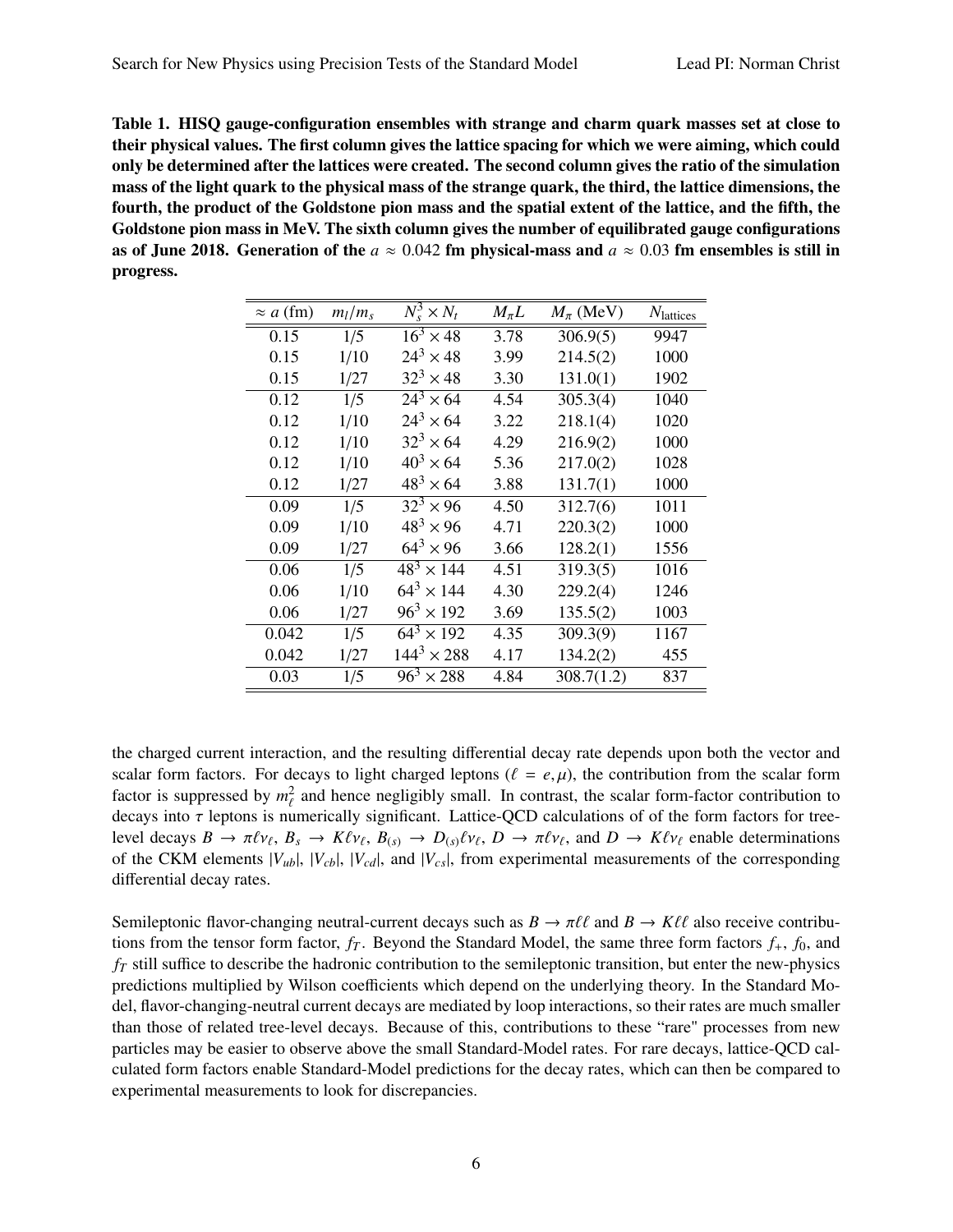<span id="page-6-0"></span>Table 2. Estimate of the computational cost for the heavy-quark part of this project. The columns show the approximate lattice spacing *a* in fm, the ratio of the light sea-quark mass to the strangequark mass  $m_l/m_s$ , the lattice dimensions, the calculation proposed (either generating 190 new gauge-<br>field configurations or calculating form factors from the stated number of configurations times source field configurations or calculating form factors from the stated number of configurations times source times (cfg-src)), and the cost in thousands of Summit node-hours.

| $\approx a$ (fm) | $m_l/m_s$ |                    | $N_{\rm s}^3 \times N_t$ calculation | $cost(K node-h)$ |
|------------------|-----------|--------------------|--------------------------------------|------------------|
| 0.042            | 1/27      | $144^3 \times 288$ | generate 190 cfg                     | 290              |
| 0.042            | 1/27      | $144^3 \times 288$ | analyze 2000 cfg-src                 | 920              |
| 0.03             | 1/5       | $96^3 \times 288$  | analyze 8000 cfg-src                 | 340              |
| Total            |           |                    |                                      | 1550             |

Our precision goals for this project are informed by the high precision achieved in our previous work on the kaon, *D*, and *B*-meson decay constants [\[1,](#page-15-0) [2\]](#page-15-1), and we plan to employ the same methods here. The first key element of Refs. [\[1,](#page-15-0) [2\]](#page-15-1) is the set of gluon-field ensembles (listed in Table [1\)](#page-5-0) that include configurations with very fine lattice spacings and with sea quarks at their physical masses. With roughly 1000 configurations (or more) per ensemble, this set has a large statistical power. The second key element is the highly improved fermion formulation, called the HISQ action, used for all sea and valence quarks, including the heavy bottom quark. Based on experience from our previous work on the semileptonic form factors for  $B \to \pi$ ,  $B \to K$ ,  $D \to \pi(K)$ , and  $K \to \pi$  [\[5,](#page-15-2) [11,](#page-15-4) [12,](#page-15-3) [36,](#page-16-15) [37,](#page-16-16) [38\]](#page-16-17), we expect that these elements together will yield exquisite control over all the important sources of systematic error in the lattice calculation of *B*-meson form factors.

In summary, we expect to obtain these parameters with percent-level errors for pion recoil energies below 1-2 GeV. For rare *B*-meson decays the high recoil range (with  $1 \text{ GeV}^2 \le q^2 \le 6 \text{ GeV}^2$ ) is also of high phenomenological interest. There we expect 2 − 3 times larger errors on the form factors, due to the need to extrapolate the lattice results at low recoil to this kinematic region [\[5,](#page-15-2) [12,](#page-15-3) [11,](#page-15-4) [13\]](#page-15-14). Since, as in Refs. [\[1,](#page-15-0) [2\]](#page-15-1), we plan to perform our calculation over a range of heavy quark masses, from the charm-quark mass all the way up to the physical *b*-quark mass on the finest ensembles, the form factors for the corresponding *D*-meson transitions,  $D \to \pi$ ,  $D \to K$ , and  $D_s \to K$  will be a by-product of this project, and we expect to obtain them with sub-percent precision over entire kinematic range. In order to achieve these goals on the time scale of the experimental program the Summit resources listed in Table [2](#page-6-0) will be crucial.

The hadronic matrix elements (and the corresponding semileptonic form factors) are extracted from twoand three-point hadronic correlation functions calculated on the gauge-field ensembles listed above. In order to reach the desired statistical precision, we must calculate the needed correlation functions on each configuration at eight different time sources on each of 1000 configurations per ensemble for each of the ensembles in Table [1.](#page-5-0) The smallest ensembles will be analyzed on USQCD cluster resources, while, for the medium-sized ensembles, we plan to use a one-year ALCC allocation. The most challenging ensembles are the last two in the table. They are incomplete. We are adding to them with other resources, but need Summit to complete the 0.042 fm physical-mass ensemble. Based on our Summit benchmarks and on calculations on Mira, we estimate that it costs 1500 Summit node-h to add one new gauge configuration to the 0.042 physical-mass ensemble. We have budgeted for 190 such configurations.

As shown in the accompanying Milestone Table document, we plan to start with the form-factor calculation on the smaller of the two ensembles,  $a \approx 0.03$  fm with  $N_s^3 \times N_t = 96^3 \times 288$  in year 1. At the same time we will generate approximately 110, 0.042 fm 144<sup>3</sup>  $\times$  288 gauge configurations. In the second year we will we will generate approximately 110, 0.042 fm  $144<sup>3</sup> \times 288$  gauge configurations. In the second year we will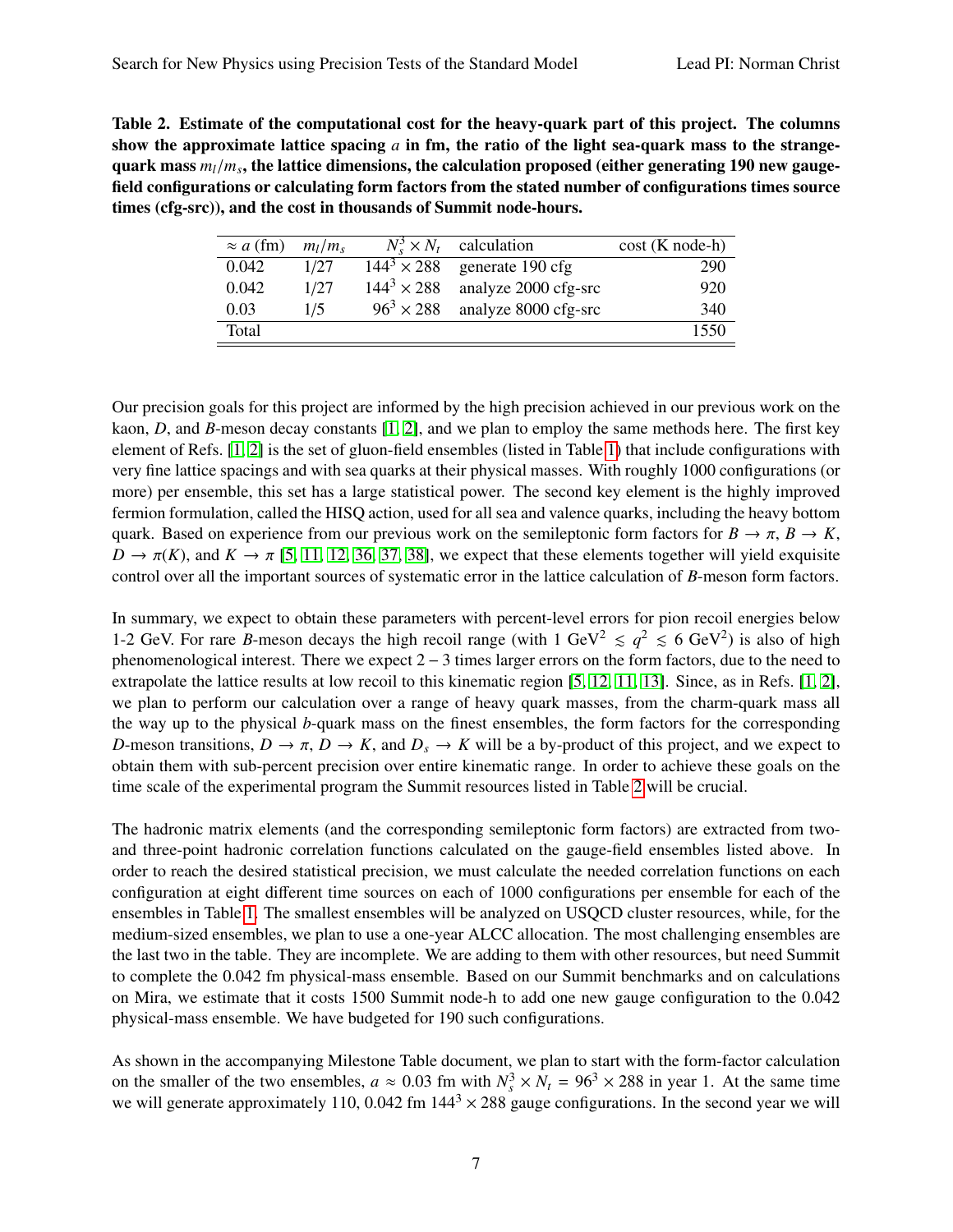begin the analysis of the 0.042 fm gauge configurations and generate 80 new ones. In the final year, we will complete the analysis of the proposed total of 2000 configuration/source-time for the 0.042 fm ensemble. We hope to reach the goal of 8000 with Exascale resources in approximately three years.

We provide, here, more detail for the cost estimate for calculating the needed correlation functions on a single source time *t*source and a single gauge configuration. That cost is given by

$$
T = T_{2pt} + T_{3pt} \tag{2}
$$

where  $T_{2pt}$  is the cost of calculating the needed hadronic two-point functions, based on the light and heavy quark propagators and *T*3*pt* is the cost of calculating the hadronic three-point functions from extended heavyquark propagators. These times break down further, as

$$
T_{2pt} = 4T_{\text{full}} \t T_{3pt} = 32T_{\text{heavy}},
$$
 (3)

where  $T_{full}$  is the cost of a single refined multishift solve including all light and heavy quarks and  $T_{heavy}$  is the cost of a single refined multishift solve with only heavy quarks. These costs are obtained from our Summit benchmarks and from known Flop counts. For example, on the 0.03 fm ensemble with  $m_l/m_s = 1/27$  and  $N_s^3 \times N_t = 96^3 \times 192$  we estimate  $T_{\text{full}} = 6$  Summit node-h and  $T_{\text{heavy}} = 0.53$  Summit node-h, giving a total<br>of  $T = 42.5$  node h per configuration/source time. When this figure is multiplied by the required number of of  $T = 42.5$  node-h per configuration/source-time. When this figure is multiplied by the required number of configuration/source-times, we get the cost estimate shown in Table [2.](#page-6-0) A similar calculation applies to the 0.042 fm ensemble.

### 2.2 Objectives and milestones of the chiral fermion calculations

The proposed chiral fermion calculations rely on the existence of the new ensemble of  $96<sup>3</sup> \times 192$  gauge configurations with the increased inverse lattice spacing of  $1/a = 2.744$ . This is an improved version of an existing ensemble of  $48<sup>3</sup> \times 96$  gauge configurations with the same small lattice spacing but a heavier-thanphysical light-quark mass: ensemble F1 in Ref. [\[39\]](#page-17-0). The generation of this ensemble is part of our Summit Early Science proposal, and the current proposal assumes that this Summit ESP is successful. While the 1000 molecular dynamics time units planned in that ESP should be sufficient to begin our proposed physics calculations, this is an important ensemble with many other uses, and there is also some risk that the Early Science proposal may not be as successful as we expect. Therefore, we propose to continue to extend this ensemble, adding 200 time units each year, a goal which appears in the table of milestones. If the first 500 time units of the initial ESP ensemble are discarded for thermalization, these additional 600 time units will more than double the value of this ensemble.

The next component of this proposal is the calculation of two-point Green's functions which will determine the masses of the lowest-energy two- and three-quark states as well as physical quantities of interest such as  $f_{\pi}$ ,  $f_D$ , etc. These will be used to determine more accurately the scale and required physical quark masses for this ensemble and are listed as "standard observables" in years one and two in the table of milestones. The first year will provide the accuracy needed to support the calculations of  $\Delta M_K$  and  $K^+ \to \pi^+ \nu \bar{\nu}$ , while<br>the second year will allow publication quality results for the basic quantities being studied. The milest the second year will allow publication quality results for the basic quantities being studied. The milestones associated with these calculations are the preliminary results after year one and final results at the end of the second year.

Our goal for the calculation of ∆*M<sup>K</sup>* is a 20% statistical error at this smaller lattice spacing and the resulting control of the finite lattice spacing error that will come from a comparison between this new calculation and the Mira INCITE calculation that is currently underway. This is a difficult calculation because disconnected graphs with large statistical noise make a substantial contribution. This is not the case for calculation of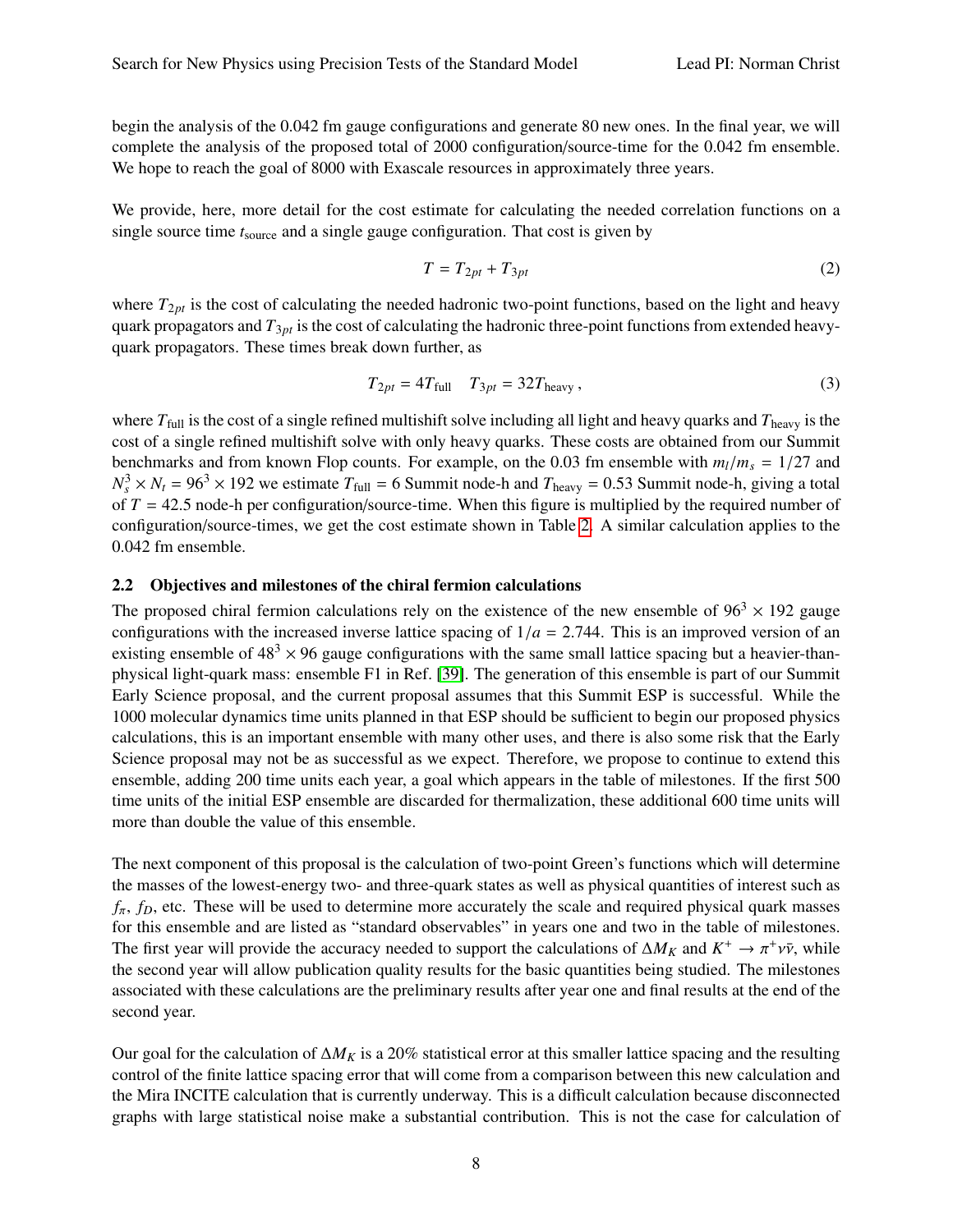| quantity                  | number of gauge | cost                 |
|---------------------------|-----------------|----------------------|
|                           | configurations  | $(K \text{ node-h})$ |
| ensemble generation       | 600             | 250                  |
| standard observables      | 36              | 237                  |
| $\Delta M_K$              | 78              | 460                  |
| $K^+\to\pi^+\nu\bar{\nu}$ | 20              | 207                  |
| $g_\mu$ – 2 HVP           | 66              | 396                  |
| Total                     |                 | 1550                 |

<span id="page-8-0"></span>Table 3. Computational cost in thousands of Summit node hours for the chiral-quark part of this project.

 $K^+ \to \pi^+ \nu \bar{\nu}$ . Here the disconnected diagrams are relatively unimportant and we hope to achieve a statistical property of 2.3% of the total branching ratio from less than 1/2 the number of samples. Both calculations error of 2-3% of the total branching ratio from less than 1/2 the number of samples. Both calculations are very demanding and require the power of Summit applied consistently over three years to complete the proposed matrix element evaluation.

The goal of the calculation of the HVP contribution to  $g_{\mu}$  – 2 is a reduction of the current total error from the  $\approx 1\%$  that we expect to achieve by the end of 2018, to less than 0.5%. This can be accomplished by performing the proposed calculations on about 20 gauge configurations for each of the three years of this proposal, as listed in the table of milestones.

We list the estimated computational cost of the five components of the chiral quark portion of this proposal in Tab. [3.](#page-8-0) For the case of top four lines, these estimates were obtain from the execution times and measured code performance on Mira scaled up by the increased lattice size. For the fifth line we use an explicit count for the required operations. In all cases we assume a sustained performance on Summit of 4 Tflops per node. This assumption is supported by the 1.6 Tflops/node obtained on 1024 summit nodes and described later in this section. For both the ensemble generation and the calculation of observables we expect to increase this network-limited, 1.6 Tflops/node number at least 4.0 Tflops/node. For the measurements we will use the communication avoiding split grids algorithm (described below) which increases the execution speed on Cori by 3×. In fact, by using the blocked CG algorithm and performing inversions for multiple right hand sides together, we expect an additional  $2\times$  acceleration. These methods do not work for the ensemble generation task because of an insufficient number of inversions that can be performed at the same time. However, the MSPCG algorithm, also described below as well as the availability of RDMA on Summit should provide the assumed performance increase.

### 3 COMPUTATIONAL READINESS

For the heavy-quark project we use the MILC code [\[40\]](#page-17-1) in conjunction with the QUDA library [\[41\]](#page-17-2) for GPUs. For the chiral-quark project we use the CPS code [\[42\]](#page-17-3), also in conjunction with QUDA. All of these codes are mature and have been in production use for many years for similar projects.

Most of the heavy-quark project is an "ensemble" project in INCITE-RFP terminology. However, its sheer size easily makes it a capability project. We have divided the needed gauge-field ensembles listed in Table [1](#page-5-0) into four resource categories according to lattice size and computational difficulty: cluster, petascale (Mira, Theta), multipetascale (Summit), and exascale. As indicated in the Milestone Table and the resource request in Sec. [2,](#page-4-0) for Summit, we propose to analyze completely the two most computationally demanding ensem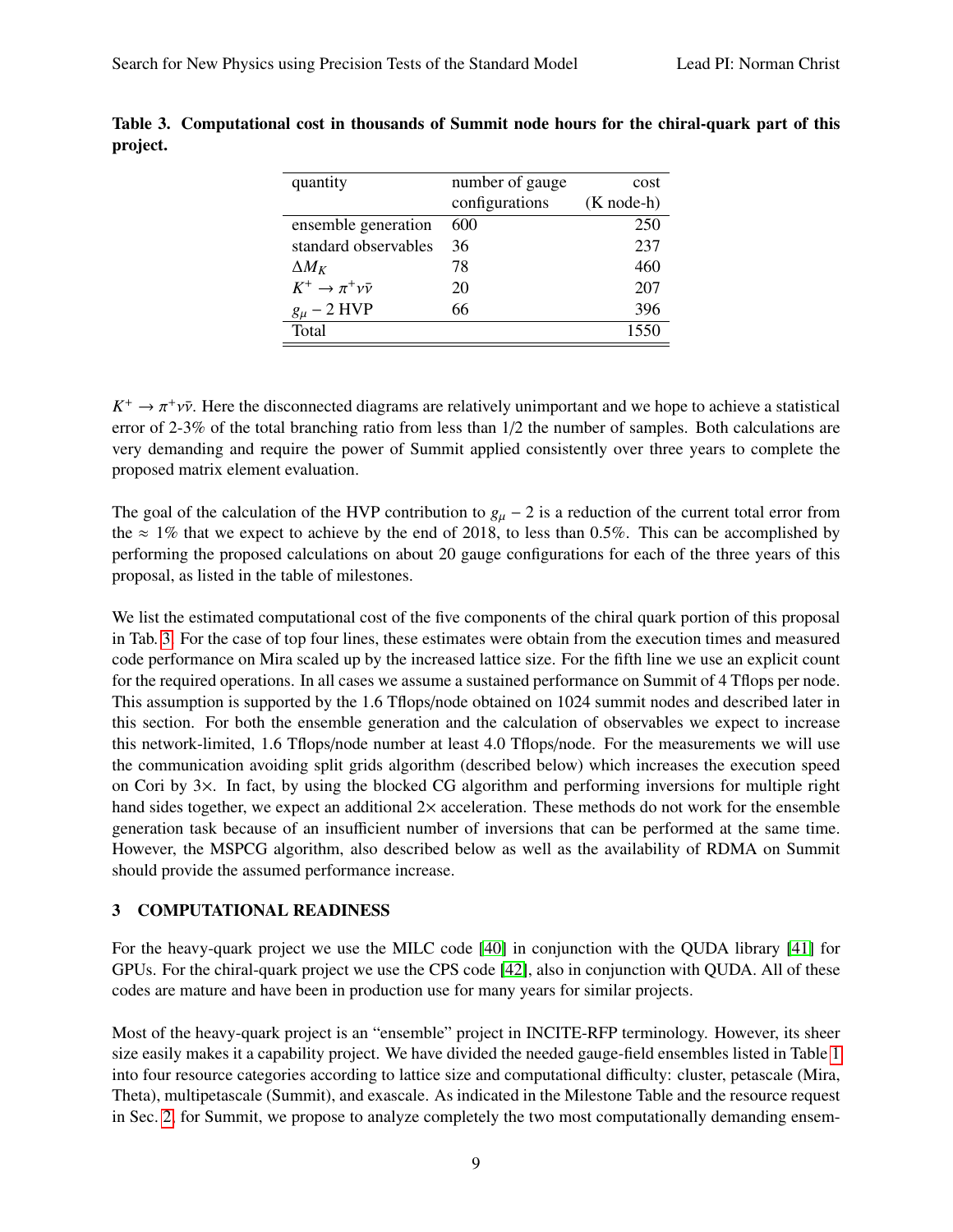bles, namely part of the 0.042 fm physical-sea-quark mass  $144^3 \times 288$  ensemble and the 0.03 fm  $96^3 \times 288$ ensemble with light sea-quark mass equal to 1/5 the strange quark mass. We are also requesting time to generate 190 new 0.042 fm lattices, a capability project that may require full use of 1024 nodes. A complete analysis of the 0.042 fm ensemble will probably require Exascale resources.

The proposed calculations involving chiral quarks are demanding, capability jobs that easily require the resources of Summit. At the heart of this set of calculations is the generation of an ensemble incorporating chiral dynamical quarks with the largest space-time volume created to date. This job is best run as a single stream in which each configuration in the ensemble is generated from the one before as a traditional Markov chain. Generating a new configuration can be done at the rate of 2.5 per hour on a 1024-node partition. If the LookAhead algorithm is successful and allows up to five molecular dynamics (MD) time units to be combined to reduce Metropolis rejection, such a 5 MD time unit trajectory would require 2 hours. We propose to generate 200 MD time units per year. The  $\Delta M_K$  and  $K^+ \to \pi^+ \nu \bar{\nu}$  calculations might be run at a slower rate on smaller partitions, since they need not be run sequentially. However, when performed on a slower rate on smaller partitions, since they need not be run sequentially. However, when performed on a single configuration these calculations are expected to require up to 18 and 25 hours respectively on a 1024-node partition, so a reasonable time to solution will require a Summit partition of at least that size. The HVP calculation is more flexible but can be run efficiently on a large Summit partition.

## 3.1 Use of Resources Requested

## *3.1.1 Heavy-quark project*

Our benchmarks suggest that the optimum heavy-quark form factor job will need full use of six GPUs on 128 to 512 nodes for up to twelve hours, depending on the lattice size. There will be several thousand such jobs with a steady burn rate. Since run times are uniform, jobs can be bundled efficiently to suit queue requirements. We will also use the burst buffer for intermediate storage of eigenvectors and propagators – approximately 20 TB to process a single lattice. The heavy-flavor gauge-configuration-generation component will require 1024 nodes and take approximately 1.5 hours to produce a new gauge configuration.

Requirements for I/O external to a job are very modest. We will be reading and possibly rereading 49 to 248 GByte gauge-configuration files in each job. These files will be transferred with Globus from archives at Fermilab and staged for analysis at Summit. Correlator output will be transferred for post-processing elsewhere. The only longer-term storage requirements could be for eigenvectors used for deflation. How much storage will be decided based on the economics of tape storage *vs.* the expected future savings in computer time. The total storage cost could amount to 7 PB over the three years of this project.

# *3.1.2 Calculations with chiral fermions*

The run plan needed to execute the portion of this proposal using chiral fermions is straight forward. The first calculation must focus on generating the gauge field configurations. This task executes as a sequence of 1024-node jobs, each taking approximately two hours per 5 MD time unit trajectory, assuming that the LookAhead method is used. Each such configuration produced would be stored as a 5.4 Gbyte file. Since the  $\Delta M_K$ ,  $K^+ \to \pi^+ \nu \bar{\nu}$  and HVP calculations require the same set of 5.5K eigenvectors, these would be computed as part of the  $\Delta M_{\nu}$  or HVP iobs and stored on disk as 50 Thyte files to be used by a subsequent computed as part of the ∆*M<sup>K</sup>* or HVP jobs and stored on disk as 50 Tbyte files to be used by a subsequent  $K^+ \to \pi^+ \nu \bar{\nu}$  job. Note, for chiral fermions these 5.5K eigenvectors would conventionally require 0.5 Pbytes<br>of storage each. However, we can exploit local coherence to achieve a 10× compression [43]. These of storage each. However, we can exploit local coherence to achieve a  $10\times$  compression [\[43\]](#page-17-4). These eigenvector files represent valuable data and will be archived if possible. Both the  $\Delta M_K$  and  $K^+ \to \pi^+ \nu \bar{\nu}$ <br>iobs are performed in two varieties. The  $\Delta M_{\nu}$  jobs are evenly divided between low precision jobs requ jobs are performed in two varieties. The ∆*M<sup>K</sup>* jobs are evenly divided between low precision jobs requiring 4 hours and 19 hour high precision jobs, if both are run on 1024 Summit nodes. The proportions are different for the  $K^+ \to \pi^+ \nu \bar{\nu}$  job. If run on 1024 Summit nodes four fifths of the jobs will be 19 hour low-precision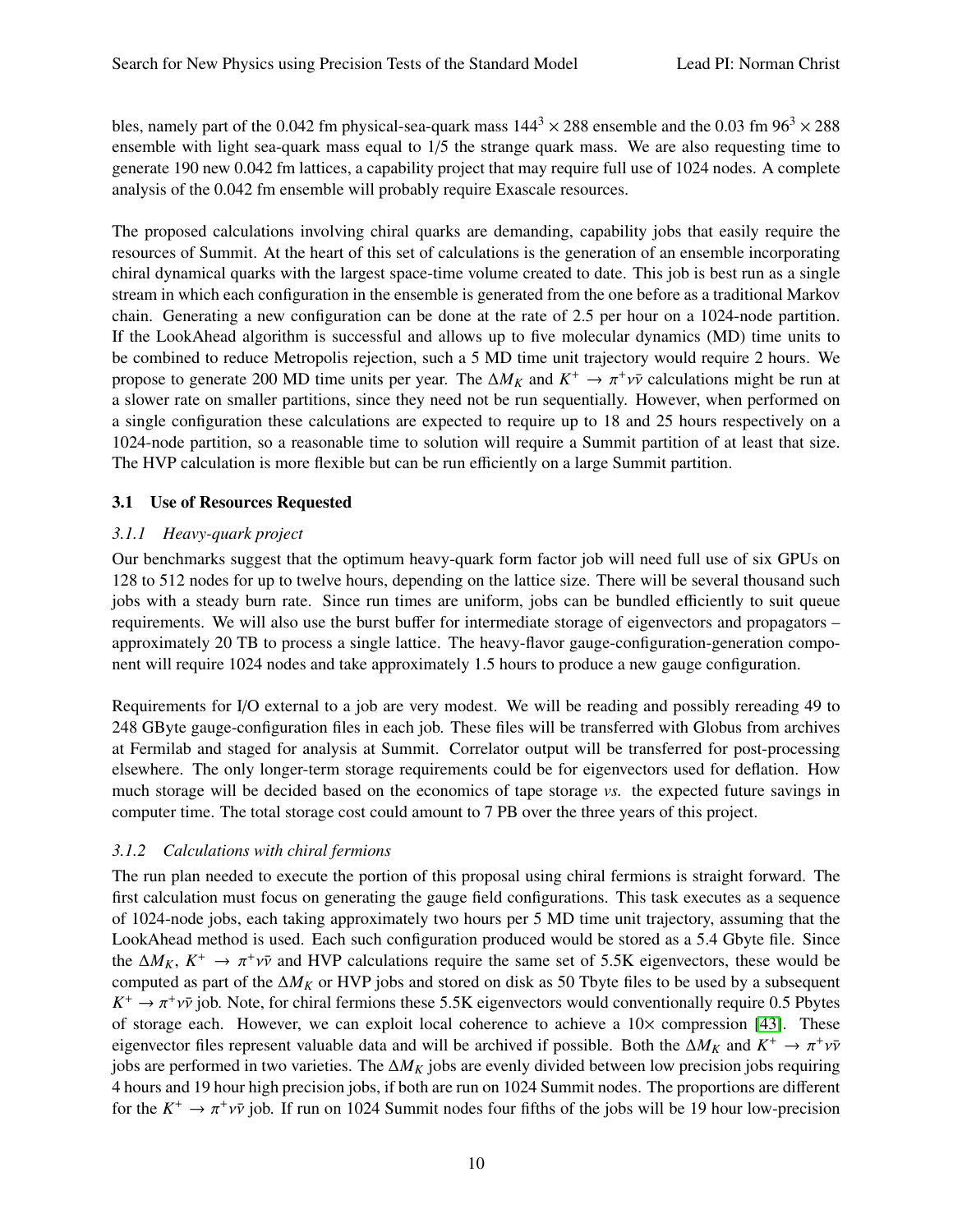jobs and one fifth will be 25 hour, high-precision jobs. All four types of jobs will produce modest data files that can be easily transferred elsewhere for analysis. The g-2 HVP calculation will generate 4 TB of data per configuration and time-slice that will be stored to disk for further processing. Having 100 TB of disk-space buffer would make the processing of the generated data comfortable. If tape-storage space allows, we could store data long-term for further processing by other projects, however, this is not needed for the proposed g-2 HVP calculation. The jobs for the g-2 HVP calculations will run on 1024 nodes for four hours each.

#### 3.2 Computational Approach

### *3.2.1 Underlying mathematical formulation:*

In lattice QCD, physical observables are expressed in terms of Feynman path integrals on regular fourdimensional, hyper-cubic lattices,

$$
\langle O \rangle = \frac{\int \mathcal{D}U \, O(U) \, \exp[-S(U)]}{\int \mathcal{D}U \, \exp[-S(U)]} \,. \tag{4}
$$

Here, *U* represents the gauge field, which consists of one matrix assigned to each link of the lattice. Typical state of the art lattices now have  $O(10^7 - 10^9)$  matrices. For QCD, each of the components of *U* is a  $3 \times 3$ complex matrix that is a member of the group SU(3). D*U* represents an integral over all of the elements of *U* with the Haar measure, and  $S(U)$  is the Euclidean action of the lattice theory after the quark fields have been integrated out. O is the physical observable being studied, and  $O(U)$  is the value of O in the gauge configuration *U*. The first step is to use importance sampling techniques to generate an ensemble of gauge configurations  $U_i$ ,  $i = 1, \ldots N$ , with the probability distribution

$$
P(U_i) \sim \exp\left[-S(U_i)\right].\tag{5}
$$

Once an ensemble of representative gauge configurations is available, an unbiased estimator for the observable *O* is given by

$$
\langle O \rangle = \frac{1}{N} \sum_{i}^{N} O(U_i) . \tag{6}
$$

#### *3.2.2 Algorithms and numerical techniques:*

The act of integrating out the quark fields makes  $S(U)$  highly nonlocal since it involves the determinants of the Dirac operators for the "sea" quarks. Integration over the gauge fields uses sophisticated importance sampling. The preferred method uses a molecular dynamics algorithm to sample the dominant part of the integration space. One must integrate numerically a set of nonlinear, coupled first order differential equations. To treat the sea quarks, at each step of the integration one must solve a set of linear equations of the form  $(M + \sigma_j I)x_j = y_j$ , where *I* is the unit matrix, the  $\sigma_j$  are real positive numbers, and *M* is either the plure operator for a quark, a large sparse matrix of dimension of order the volume of the lattice, or the the Dirac operator for a quark, a large sparse matrix of dimension of order the volume of the lattice, or the product of the Dirac operator with its Hermitian conjugate. Solving this system, along with the calculation of the force that enters into the integration of the molecular dynamics equations, consumes the bulk of the floating point operations in configuration generation.

Our gauge evolution codes incorporate all the state-of-the-art methods which are successful in accelerating the generation of independent chiral fermion ensembles. We use the fourth-order, force-gradient integrator and exploit well-developed tools to determine a pattern of Hasenbusch masses which will lead to fermion forces of approximately equal size from each Hasenbusch ratio. A particular concern when generating a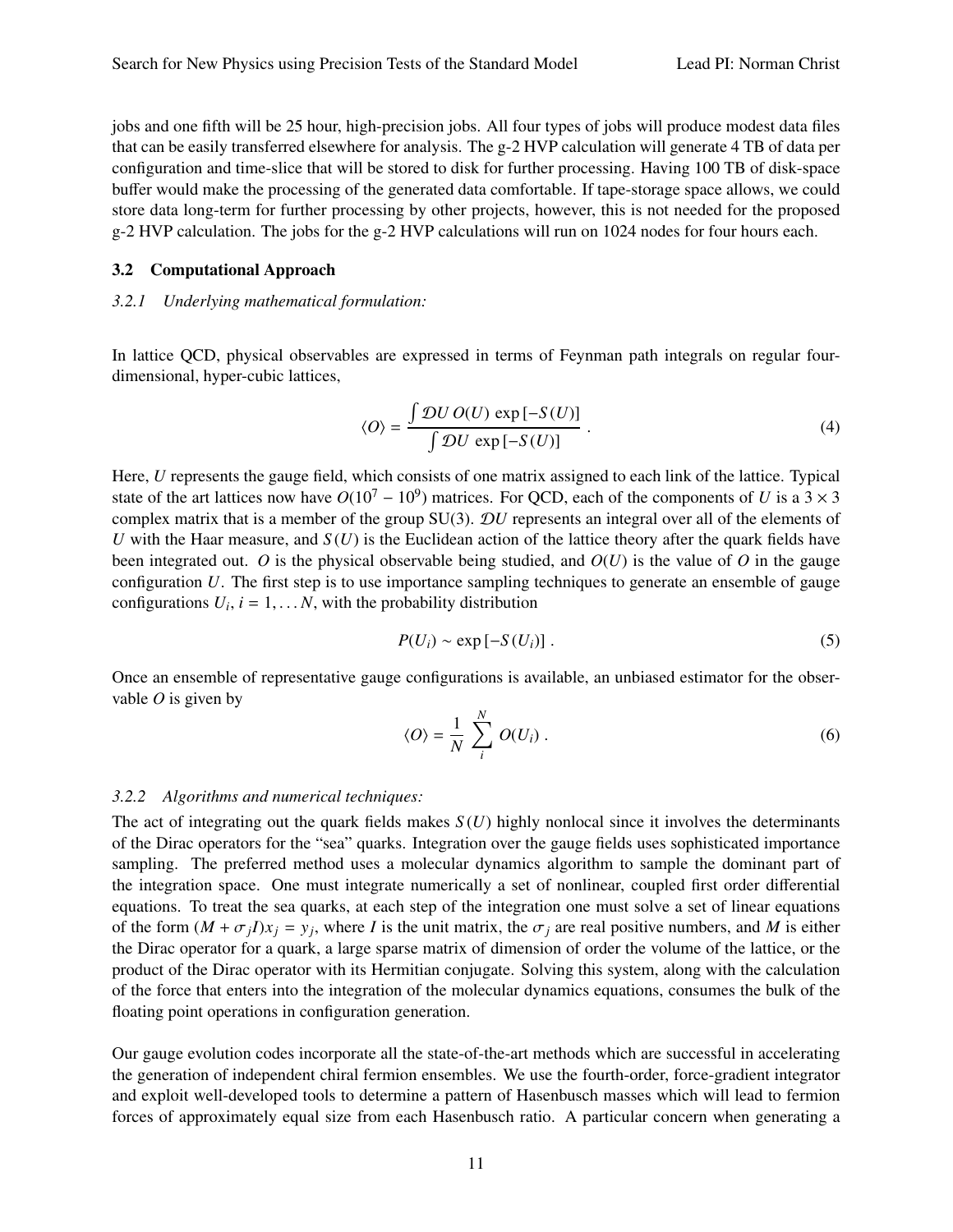gauge ensemble with small lattice spacing is the slow evolution of topological charge. As can be seen in Fig. 15 of Ref. [\[39\]](#page-17-0), a finite auto-correction time of  $60 \pm 2$  was found for the topological charge with our proposed action and lattice spacing. We are currently tuning the planned chiral-quark evolution code with the LookAhead algorithm [\[44\]](#page-17-5), which promises to shorten auto-correlation times by a factor of two or more.

The generation of the 0.042 fm HISQ gauge configurations follows similar computational methods. The calculation of the heavy-quark form factors involves generating propagators for the quarks involved and tying them together with appropriate operators. We use a variety of state-of-the-art techniques for reducing the variance, including the use of stochastic sources to improve volume averaging, low-mode deflation to speed the calculation of the light-quark propagators, and the truncated solver method that exploits correlations between low and high-precision solutions.

In the calculation of all of the chiral fermion observables low-mode deflation is used to accelerate the Dirac matrix inversions with the 5500 low modes shared between the four sets of calculations. These eigenvectors are used both to deflate the CG inversions and to construct the all-to-all propagators needed to evaluate diagrams with a closed fermion loop, allowing the vertex where the quark is emitted and absorbed to be summed over the entire lattice volume.

For both  $\Delta M_K$  and  $K^+ \to \pi^+ \nu \bar{\nu}$  significant noise reduction strategies developed previously will be used.<br>These include the "sample AMA" procedure in which inexact propagators are computed on most gauge. These include the "sample AMA" procedure in which inexact propagators are computed on most gauge configuration while an accurate correlated correction is determine on a few. In addition the product form of the noisy disconnected amplitudes is exploited to substantially increase the statistic at limited cost.

Critical to the HVP calculation is obtaining accurate results when the two electromagnetic (EM) currents which enter the HVP calculation are separated by a large distance. Here we will apply GEVP (generalized eigenvalue problem) and distillation methods using as many as 200 3-dimensional Laplace eigenvectors as sources on each time slice to perform a direct calculation of the matrix elements of an EM-current operator between the vacuum and a multipion state with a well-resolved energy. With this detailed spectral information we can explicitly determine the long-distance HVP contribution as a series of terms decreasing exponentially in the current-current separation with an increasing exponential fall-off.

Finally an important improvement over our previous large-volume studies will be achieved by averaging over the temporal locations of the sources as part of the final analysis. While the accuracy of the final average will not be affected, separating the results according to location will allow us to identify a much larger statistical sample [\[45\]](#page-17-6) and obtain a significantly more reliable error estimate.

## *3.2.3 Programming languages, libraries and other software*

As mentioned above, two major code bases and several supporting libraries will be used for calculations on Summit, namely, the MILC code [\[40\]](#page-17-1) for the heavy-quark project and the CPS code [\[42\]](#page-17-3) for lattice generation and analysis. The most time-consuming parts of the calculation, namely the sparse-matrix solvers and the other components of gauge-field molecular dynamics (gauge force, fermion force) are carried out on multiple GPUs using the QUDA (QCD in CUDA) library [\[41\]](#page-17-2) developed by Kate Clark and collaborators for NVIDIA GPUs [\[46,](#page-17-7) [47,](#page-17-8) [48,](#page-17-9) [49\]](#page-17-10). This library is written with detailed attention to the capabilities of the architecture. It uses many sophisticated optimization strategies, including autotuning, data compression, use of texture tools, and a variety of communication-avoidance techniques. QUDA supports GPUDirect, enabling peer-to-peer communication between GPUs sharing a PCIe bus. Autotuning optimizes the assignment of thread blocks to the streaming multi-processors. QUDA is under continual improvement. For example, at present we are developing adaptive multigrid algorithms for the solvers used in this project.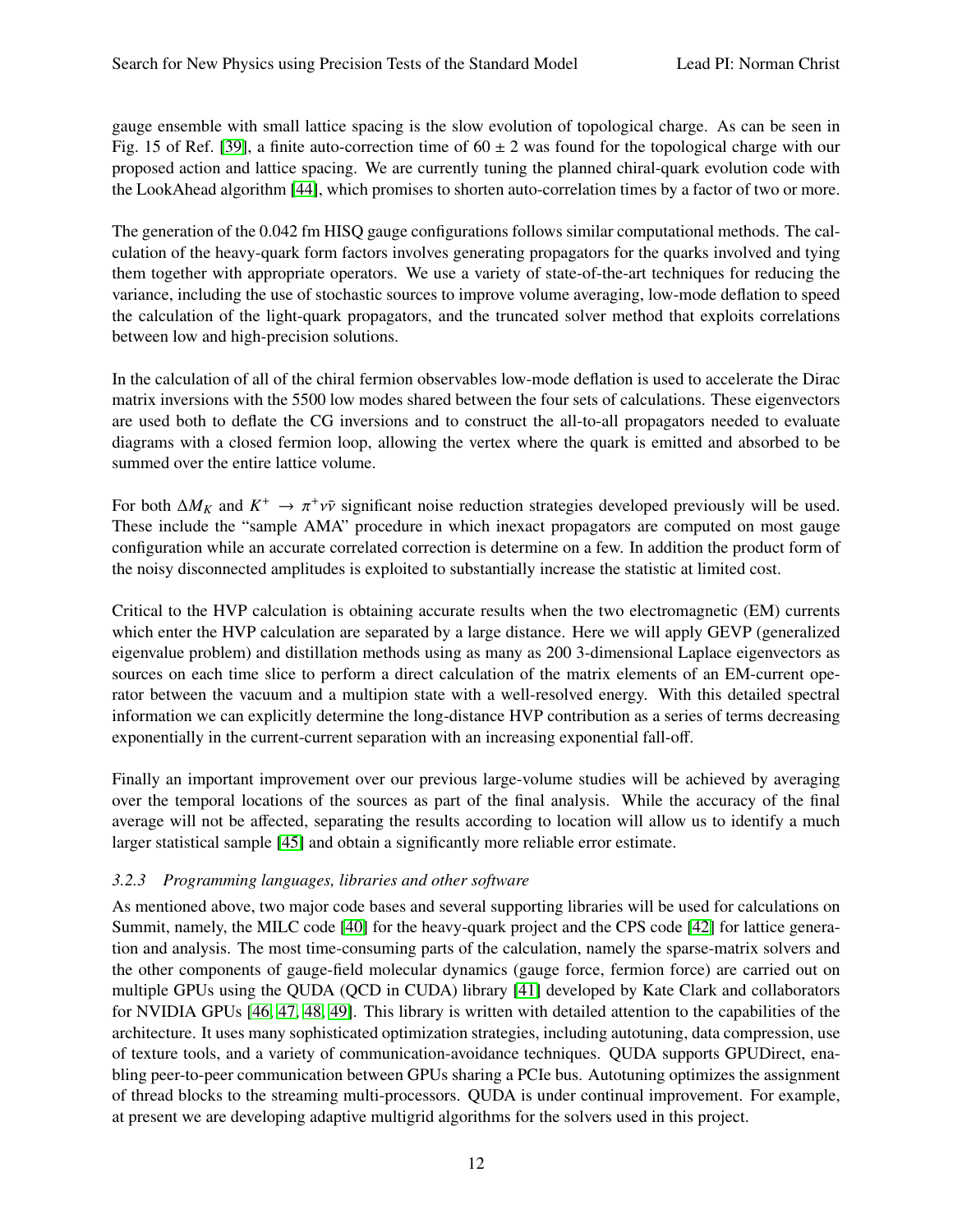<span id="page-12-0"></span>Table 4. Weak-scaling performance for (left) the MILC/QUDA multimass HISQ (heavy-quark) solver with a local volume of  $32<sup>4</sup>$  per GPU and (right) the DWF (chiral) inverter with a local volume of  $16 \times 12^3$  per GPU. Columns give the number of nodes, the performance in Gflops (HISQ) or Tflops (DWF) per node for the full node and for the CPUs alone, the time to solution in seconds divided by the number of nodes for both cases. For the DWF benchmarks in the CPU-only case we have run only a single node benchmark. The other figures, identified with <sup>∗</sup>, are upper/lower bounds assuming perfect weak scaling.

|       |     | Gflops/node | Time/(# nodes) |            |
|-------|-----|-------------|----------------|------------|
| nodes | GPU | <b>CPU</b>  | <b>GPU</b>     | <b>CPU</b> |
| 16    | 432 | 50          | 0.75           | 6.4        |
| 32    | 426 | 47          | 0.38           | 3.4        |
|       |     |             |                |            |
| 64    | 306 | 44          | 0.31           | 1.8        |
| 128   | 300 | 44          | 0.133          | 0.9        |
| 256   | 282 |             | 0.070          |            |
| 512   | 258 | 43          | 0.039          | 0.23       |
| 1024  | 228 | 43          | 0.021          | 0.12       |
|       |     |             |                |            |

(a) HISQ (heavy-quark

(b) DWF (chiral)

## *3.2.4 Parallel programming model, workflow, I*/*O requirements*

Our lattices are divided into identical sub-lattices, each of which is assigned to a node. Communication between nodes is handled by MPI, either directly or indirectly via the SciDAC-developed QMP messagepassing system. The codes also support threading with OpenMP and parallel I/O.

For both projects, the generation of gauge configurations proceeds in a continuous sequence of calculations, each depending on the previous one. For the heavy-quark analysis, most of the needed gauge-field configurations have already been generated, so we are requesting time for generating only a few. For the form-factor calculation, the workflow consists in reading the gauge-field configurations in any order and carrying out a calculation that produces several thousand small hadron correlators for each gauge configuration. In the course of the analysis, a couple hundred intermediate propagator files are saved temporarily and reread. Depending on the ensemble and our workflow scheduling, they could amount to up to 20 TB. We will also be generating eigenvectors for deflated solves. Typically, one thousand such eigenvectors are needed per gauge configuration. The eigenvector storage requirement for the lattice sizes in this project is a few Terabytes per gauge configuration. We have found that a burst buffer is especially effective for both intermediate-propagator and eigenvector storage. We estimate that intermediate I/O will account for approximately 20% of the project cost.

For the calculation of chiral quark observables, all of the needed gauge configurations will be available at the OLCF. These are multi-hour jobs with parallel I/O needed to write or read a 50 Tbyte compressed eigenvector file which should be a modest overhead on Summit.

## 3.3 Parallel Performance

All of our proposed heavy-quark physics calculations use our MILC code [\[40\]](#page-17-1) with the QUDA GPU package[\[41\]](#page-17-2). We have used this combination extensively in production running on the BNL Institutional Cluster, which features NVIDIA Tesla K80s and Pascal P100s. QUDA is also optimized for Volta V100s.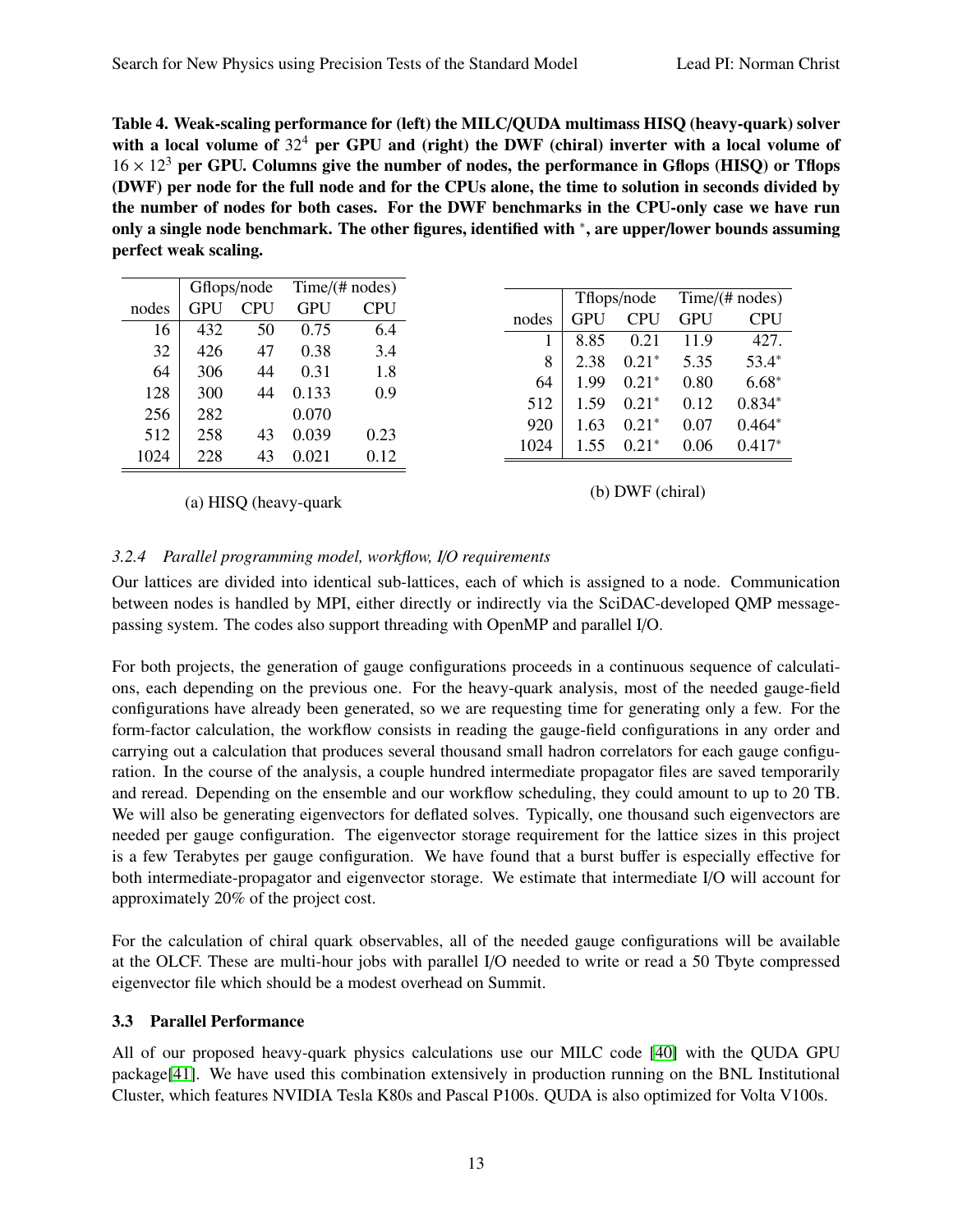<span id="page-13-0"></span>

Figure 2. Left: Weak scaling performance of the MILC/QUDA multimass HISQ solver showing (left scale, blue) time to solution divided by node count and (right scale, red) total teraflops/s *vs.* the node count with local volume  $32^4$ . Circles show GPU performance and plusses, CPU. Right: A similar plot for the CPS/QUDA DWF solver for the  $16 \times 12^3 \times 12$  local volumes per GPU required to study the  $96<sup>3</sup> \times 192$  lattice on 1024 Summit nodes.

### *3.3.1 Heavy-quark code performance: MILC*/*QUDA*

During early access time on Summit we were able to run a few benchmarks with our code. We present results for the most expensive part of the calculation, namely, the repeated solution of the Dirac equation for the light-quark propagator. In production running, this operation accounts for more than 2/3 of the run time. More specifically, we present results for the QUDA solver for our preferred "highly improved staggered quark" (HISQ) formulation of lattice quarks. We have found that it delivers approximately 300 GF/s per node in double-precision when running on a 128-node problem with a local lattice volume of  $32^4$  per GPU, a size that is optimal for the proposed calculation. Considering the inherently low computational intensity (0.7 flops per byte) of our fermion formulation, this is good performance. We expect substantial improvements when RDMA is enabled on Summit and we optimize the intranode subdivision of our lattices. Nonetheless, even now, our results show convincingly that we can make efficient use of Summit for the proposed projects.

In Fig. [2](#page-13-0) and Table [4,](#page-12-0) we show weak scaling performance of the MILC/QUDA code using our standard MILC-code benchmark problem with the multi-mass QUDA HISQ solver. The time to solution is defined as the time to complete 600 conjugate-gradient iterations. (The typical production run requires hundreds of thousands of such solutions.) We use this benchmark because it is amenable to varying the problem size and number of nodes. For the CPU benchmark we used six MPI ranks per node with seven threads per rank so as to balance the workload among the 42 SMCs. It is clear from Fig. [2](#page-13-0) that the QUDA multimass HISQ solver scales well. Furthermore, the GPU boosts performance by a factor of 4 to 6.

## *3.3.2 Chiral fermion code: CPS*/*QUDA*

The code which will initially be used for this project is a combination of the Columbia Physics System (described in Ref. [\[42\]](#page-17-3) and on GitHub [\(CPS\)](https://github.com/RBC-UKQCD/CPS)) and the QUDA code developed and maintained by Kate Clark (NVIDIA) and collaborators [\[46,](#page-17-7) [47,](#page-17-8) [48,](#page-17-9) [49\]](#page-17-10). The CPS code provides a flexible, high-performance environment in which a broad range of lattice QCD code is available including state-of-the-art sparse matrix solvers and algorithms needed to generate the ensemble of gauge configurations proposed here. The CPS code, built upon Peter Boyle's Bagel code generator, has delivered 6 Pflops performance on Sequoia and been run in production to perform lattice QCD calculations on 32 racks of Mira sustaining in excess of 1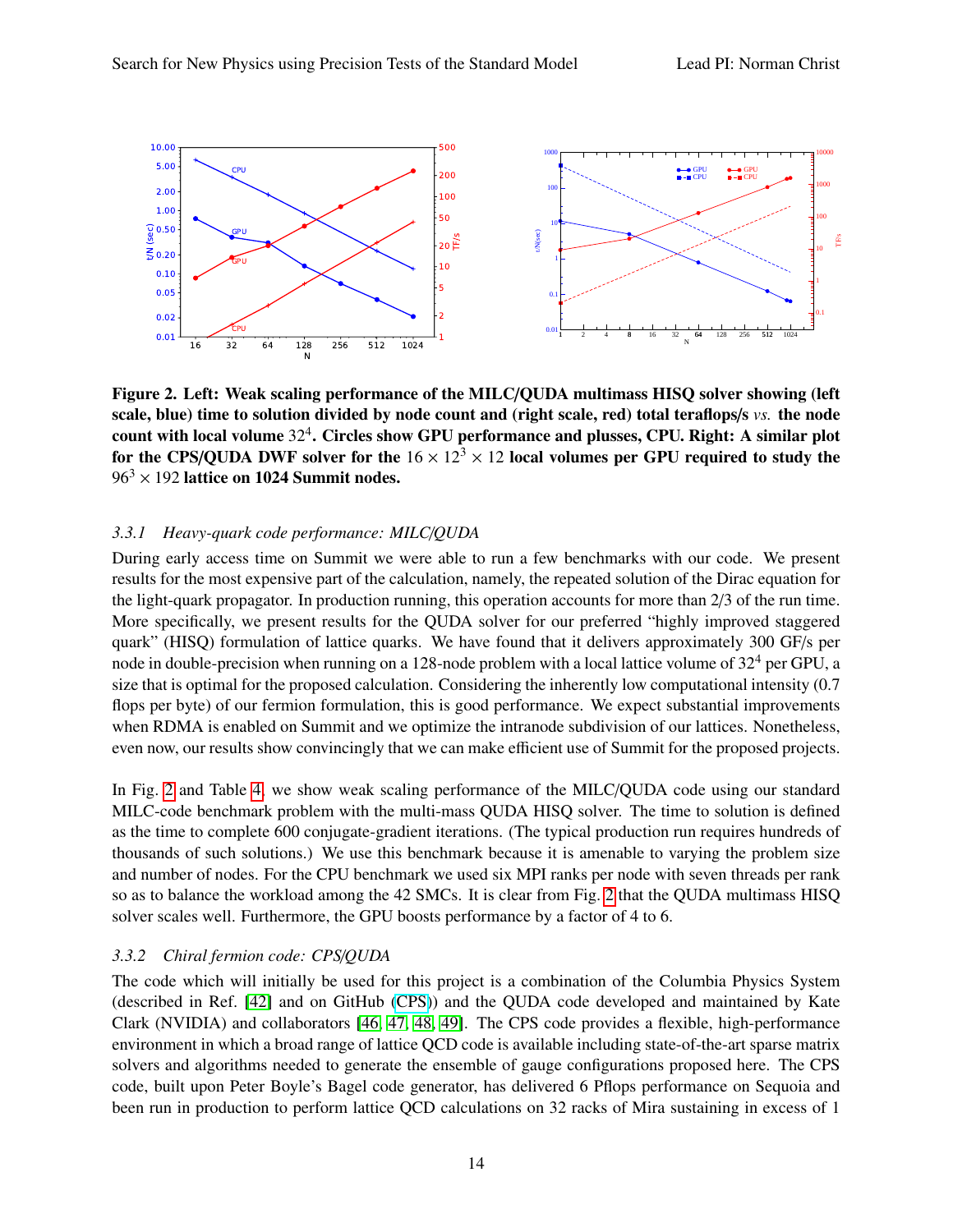## Pflops.

In order to run on Summit or other GPU-based machines, we have replaced the BG/Q optimized code by QUDA code, a project carried out four years ago. The combination is a flexible and effective system to allow efficient use of the heterogeneous Summit resource. While not essential for our use of Summit, we are also devoting substantial effort to evolve the Grid framework by Peter Boyle and collaborators [\[50\]](#page-17-11) so that it will execute with high efficiency on GPU-based machines. When completed in perhaps 6 months this will provide a modern C++11 environment and significantly expand the code that is available to run with high efficiency on Summit. With support from NVIDIA (Kate Clark) and the OLCF we have already had considerable success in tuning our code to run efficiently on the six-GPU Summit node achieving a sustained 1.6 Pflops for our target local volume on 1024 Summit nodes using a double-precision conjugate gradient solver that exploits half-precision code internally. The weak scaling plot is shown in Fig. [2](#page-13-0) and numerical results in Tab. [4.](#page-12-0) Also shown is the performance and time-to-solution of optimized CPU code which was run on a single node and then weak scaling used to set the rigorous upper and lower bounds given.

Since more than 90% of the computer cycles required by both the ensemble generation and the proposed Green's function calculations are consumed by the Dirac matrix solver we have limited our benchmarks to this critical component. However, we have also compiled the elaborate gauge evolution code and run it with adequate efficiency on Summit nodes so we expect no difficulties in running our full application.

# 3.4 Developmental Work

Early access to Summit has allowed us to ready our Summit code for all heavy-quark milestones. However, we are continually improving the MILC and QUDA codes. Among the planned improvements is a revision to the communications layer, QMP, that will support optimum intranode partitioning of the lattice. We are also improving our analysis framework to support sparse-matrix solves that combine multiple right-hand sides. This strategy should improve on-node performance. Since RDMA has not yet been enabled on Summit, we have not been able to include it in our tuning and benchmarks. However, that may become possible over summer 2018. Finally, we are involved in an Exascale Computing Project effort to develop a multigrid solver for the HISQ fermion formulation. It promises significant performance improvement. We hope it will become available in the later years of this project.

The six-GPU, 1.6 Tflops/node performance represents substantial development effort carried out this Spring. In addition to incorporating RDMA when available and continuing to tune of our QUDA code, there are three further algorithmic improvements which offer substantial speedups. For ensemble generation we will employ the Multisplitting Preconditioned Conjugate Gradient (MSPCG) [\[51\]](#page-17-12) which promises a greater than 2× acceleration of the conjugate gradient code by using an on-node preconditioner capable of exploiting Summit's very large, local floating point performance. The porting of this code from Mira to Summit is presently underway and will be tested as soon as Summit becomes available. For the calculation of both  $g_{\mu} - 2$ ,  $\Delta M_K$  and  $K^+ \rightarrow \pi^+ \nu \bar{\nu}$  we will use the "split grids" algorithm which remaps the large Summit partition on which the first deflation steps of the Dirac matrix solver must be performed, so that later stages in the conjugate gradient algorithm can be performed for multiple right-hand sides on smaller sub-partitions. Finally, we will employ the new LookAhead Hybrid Monte Carlo algorithm (LAHMC) [\[44\]](#page-17-5) to reduce critical slowing down and allow useful results to be obtained from Monte Carlo samples separated by fewer MD time units. LAHMC gauge evolution using the parameters for our Summit job is currently running on Mira to determine the optimal parameter choice.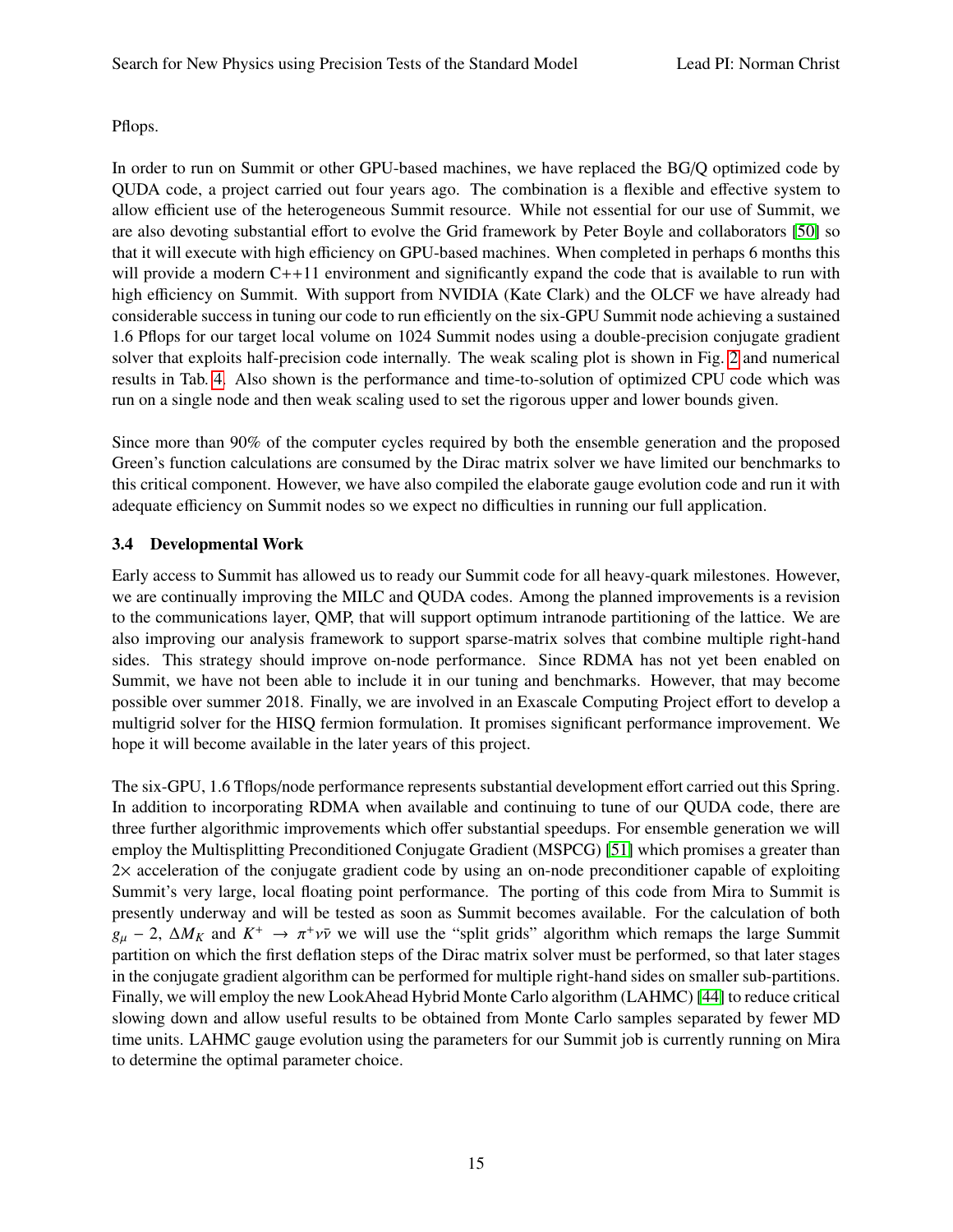### 4 REFERENCES

- <span id="page-15-0"></span>[1] Fermilab Lattice, MILC Collaboration, A. Bazavov *et. al. Phys. Rev.* D90 (2014), no. 7 074509 [[1407.3772](http://arXiv.org/abs/1407.3772)].
- <span id="page-15-1"></span>[2] Fermilab Lattice, MILC Collaboration, A. Bazavov *et. al.*, *B- and D-meson leptonic decay constants from four-flavor lattice QCD*, *submitted to Phys. Rev. D* (2017) [[1712.09262](http://arXiv.org/abs/1712.09262)].
- <span id="page-15-7"></span>[3] **MILC** Collaboration, J. A. Bailey *et. al.*,  $B \to D\ell\nu$  *form factors at nonzero recoil and*  $|V_{cb}|$  *from 2*+*1-flavor lattice QCD*, *Phys. Rev.* D92 (2015), no. 3 034506 [[1503.07237](http://arXiv.org/abs/1503.07237)].
- <span id="page-15-8"></span>[4] **Fermilab Lattice, MILC** Collaboration, J. A. Bailey *et. al., Update of*  $|V_{cb}|$  *from the*  $\bar{B} \to D^* \ell \bar{\nu}$  *form*<br>*factor at zero recoil with three-flavor lattice OCD, Phys. Rev. D89 (2014), po. 11 114504 factor at zero recoil with three-flavor lattice QCD*, *Phys. Rev.* D89 (2014), no. 11 114504 [[1403.0635](http://arXiv.org/abs/1403.0635)].
- <span id="page-15-2"></span>[5] **Fermilab Lattice, MILC** Collaboration, J. A. Bailey *et. al.*,  $|V_{ub}|$  *from B*  $\rightarrow \pi \ell \nu$  *decays and (2*+*1)-flavor lattice QCD*, *Phys. Rev.* D92 (2015), no. 1 014024 [[1503.07839](http://arXiv.org/abs/1503.07839)].
- <span id="page-15-9"></span>[6] HFLAV Collaboration, Y. Amhis *et. al. Eur. Phys. J.* C77 (2017), no. 12 895 [[1612.07233](http://arXiv.org/abs/1612.07233)].
- <span id="page-15-10"></span>[7] BaBar Collaboration, P. del Amo Sanchez *et. al. Phys. Rev.* D83 (2011) 032007 [[1005.3288](http://arXiv.org/abs/1005.3288)].
- <span id="page-15-11"></span>[8] BaBar Collaboration, J. P. Lees *et. al. Phys. Rev.* D86 (2012) 092004 [[1208.1253](http://arXiv.org/abs/1208.1253)].
- <span id="page-15-12"></span>[9] Belle Collaboration, H. Ha *et. al. Phys. Rev.* D83 (2011) 071101 [[1012.0090](http://arXiv.org/abs/1012.0090)].
- <span id="page-15-13"></span>[10] Belle Collaboration, A. Sibidanov *et. al. Phys. Rev.* D88 (2013), no. 3 032005 [[1306.2781](http://arXiv.org/abs/1306.2781)].
- <span id="page-15-4"></span>[11] **Fermilab Lattice, MILC** Collaboration, J. A. Bailey *et. al.*,  $B \to \pi \ell \ell$  form factors for new-physics *searches from lattice QCD*, *Phys. Rev. Lett.* 115 (2015), no. 15 152002 [[1507.01618](http://arXiv.org/abs/1507.01618)].
- <span id="page-15-3"></span>[12] J. A. Bailey *et. al.*,  $B \to K l^+ l^-$  decay form factors from three-flavor lattice QCD, Phys. Rev. **D93** (2016), no. 2 025026 [[1509.06235](http://arXiv.org/abs/1509.06235)].
- <span id="page-15-14"></span>[13] D. Du, A. X. El-Khadra, S. Gottlieb, A. S. Kronfeld, J. Laiho, E. Lunghi, R. S. Van de Water and R. Zhou, *Phenomenology of semileptonic B-meson decays with form factors from lattice QCD*, *Phys. Rev.* D93 (2016), no. 3 034005 [[1510.02349](http://arXiv.org/abs/1510.02349)].
- <span id="page-15-15"></span>[14] **Fermilab Lattice, MILC** Collaboration, A. Bazavov *et. al.*,  $B^0_{(s)}$ -mixing matrix elements from lattice *QCD for the Standard Model and beyond*, *Phys. Rev.* D93 (2016), no. 11 113016 [[1602.03560](http://arXiv.org/abs/1602.03560)].
- <span id="page-15-5"></span>[15] LHCb Collaboration, R. Aaij *et. al. JHEP* 06 (2014) 133 [[1403.8044](http://arXiv.org/abs/1403.8044)].
- <span id="page-15-6"></span>[16] LHCb Collaboration, R. Aaij *et. al. JHEP* 10 (2015) 034 [[1509.00414](http://arXiv.org/abs/1509.00414)].
- <span id="page-15-16"></span>[17] BaBar Collaboration, J. P. Lees *et. al. Phys. Rev. Lett.* 109 (2012) 101802 [[1205.5442](http://arXiv.org/abs/1205.5442)].
- <span id="page-15-17"></span>[18] LHCb Collaboration, R. Aaij *et. al. Phys. Rev. Lett.* 113 (2014) 151601 [[1406.6482](http://arXiv.org/abs/1406.6482)].
- <span id="page-15-18"></span>[19] LHCb Collaboration, R. Aaij *et. al. Phys. Rev. Lett.* 115 (2015), no. 11 111803 [[1506.08614](http://arXiv.org/abs/1506.08614)]. [159901\(E\) \(2015\).](http://dor.org/10.1103/PhysRevLett.115.159901)
- <span id="page-15-19"></span>[20] LHCb Collaboration, R. Aaij *et. al. JHEP* 02 (2016) 104 [[1512.04442](http://arXiv.org/abs/1512.04442)].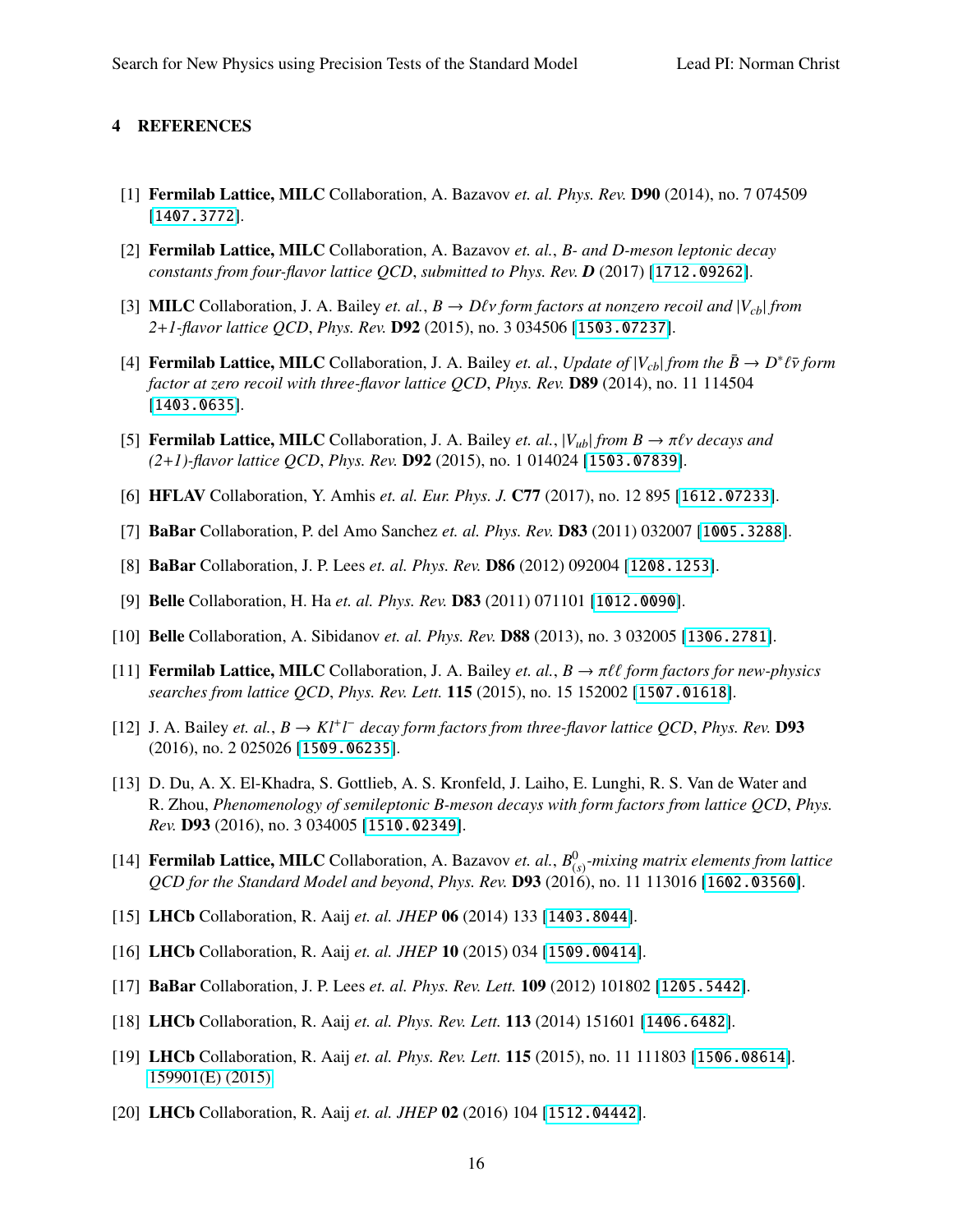- <span id="page-16-0"></span>[21] Belle Collaboration, Y. Sato *et. al. Phys. Rev.* D94 (2016), no. 7 072007 [[1607.07923](http://arXiv.org/abs/1607.07923)].
- <span id="page-16-1"></span>[22] Belle Collaboration, S. Hirose *et. al. Phys. Rev. Lett.* 118 (2017), no. 21 211801 [[1612.00529](http://arXiv.org/abs/1612.00529)].
- <span id="page-16-2"></span>[23] Belle Collaboration, S. Wehle *et. al. Phys. Rev. Lett.* 118 (2017), no. 11 111801 [[1612.05014](http://arXiv.org/abs/1612.05014)].
- <span id="page-16-3"></span>[24] J. A. Bailey *et. al. Phys. Rev. Lett.* 109 (2012) 071802 [[1206.4992](http://arXiv.org/abs/1206.4992)].
- <span id="page-16-4"></span>[25] J. Bennett *J. Phys. Conf. Ser.* 770 (2016), no. 1 012044.
- <span id="page-16-5"></span>[26] Belle II Collaboration, M. Lubej in *52nd Rencontres de Moriond on Electroweak Interactions and Unified Theories*, 2017. [1705.05289](http://arXiv.org/abs/1705.05289).
- <span id="page-16-6"></span>[27] LHCb Collaboration, G. Wilkinson, *LHCb—selected highlights and future prospects*, *Subnucl. Ser.* 53 (2017) 413–428.
- <span id="page-16-7"></span>[28] J. Brod and M. Gorbahn, *Next-to-Next-to-Leading-Order Charm-Quark Contribution to the CP Violation Parameter*  $\epsilon_K$  *and* ∆*M*<sub>*K*</sub>, *Phys. Rev. Lett.* **108** (2012) 121801 [[1108.2036](http://arXiv.org/abs/1108.2036)].
- <span id="page-16-8"></span>[29] RBC, UKQCD Collaboration, N. H. Christ, T. Izubuchi, C. T. Sachrajda, A. Soni and J. Yu, *Long distance contribution to the KL-KS mass di*ff*erence*, *Phys. Rev.* D88 (2013) 014508 [[1212.5931](http://arXiv.org/abs/1212.5931)].
- <span id="page-16-9"></span>[30] Z. Bai, N. H. Christ, T. Izubuchi, C. T. Sachrajda, A. Soni and J. Yu, *K<sup>L</sup>* − *K<sup>S</sup> Mass Di*ff*erence from Lattice QCD*, *Phys. Rev. Lett.* 113 (2014) 112003 [[1406.0916](http://arXiv.org/abs/1406.0916)].
- <span id="page-16-10"></span>[31] RBC, UKQCD Collaboration, N. H. Christ, X. Feng, A. Portelli and C. T. Sachrajda, *Prospects for a lattice computation of rare kaon decay amplitudes II*  $K \to \pi v\bar{v}$  *decays, Phys. Rev. D93 (2016), no. 11* 114517 [[1605.04442](http://arXiv.org/abs/1605.04442)].
- <span id="page-16-11"></span>[32] N. H. Christ, X. Feng, A. Jüttner, A. Lawson, A. Portelli and C. T. Sachrajda, *First exploratory calculation of the long-distance contributions to the rare kaon decays*  $K \to \pi \ell^+ \ell$ <br>(2016) no 11 114516 [1608, 07585] − , *Phys. Rev.* D94 (2016), no. 11 114516 [[1608.07585](http://arXiv.org/abs/1608.07585)].
- <span id="page-16-12"></span>[33] Z. Bai, N. H. Christ, X. Feng, A. Lawson, A. Portelli and C. T. Sachrajda, *Exploratory Lattice QCD Study of the Rare Kaon Decay K<sup>+</sup>* → π<sup>+</sup>ννν, *Phys. Rev. Lett.* **118** (2017), no. 25 252001<br>[1701\_02858] [[1701.02858](http://arXiv.org/abs/1701.02858)].
- <span id="page-16-13"></span>[34] Muon g-2 Collaboration, G. W. Bennett *et. al.*, *Final Report of the Muon E821 Anomalous Magnetic Moment Measurement at BNL*, *Phys. Rev.* D73 (2006) 072003 [[hep-ex/0602035](http://arXiv.org/abs/hep-ex/0602035)].
- <span id="page-16-14"></span>[35] RBC, UKQCD Collaboration, T. Blum, P. A. Boyle, V. GÃijlpers, T. Izubuchi, L. Jin, C. Jung, A. Jüttner, C. Lehner, A. Portelli and J. T. Tsang, *Calculation of the hadronic vacuum polarization contribution to the muon anomalous magnetic moment*, [1801.07224](http://arXiv.org/abs/1801.07224).
- <span id="page-16-15"></span>[36] Fermilab Lattice, MILC Collaboration, E. Gamiz *et. al.*, *Kaon semileptonic decays with*  $N_f = 2 + 1 + 1$  *HISQ fermions and physical light-quark masses, PoS* **LATTICE2016** (2016) 286 [[1611.04118](http://arXiv.org/abs/1611.04118)].
- <span id="page-16-16"></span>[37] Fermilab Lattice, MILC Collaboration, T. Primer *et. al.*, *D meson semileptonic form factors with HISQ valence and sea quarks*, *PoS* LATTICE2016 (2017) 305.
- <span id="page-16-17"></span>[38] A. Bazavov *et. al. Phys. Rev. Lett.* 112 (2014), no. 11 112001 [[1312.1228](http://arXiv.org/abs/1312.1228)].